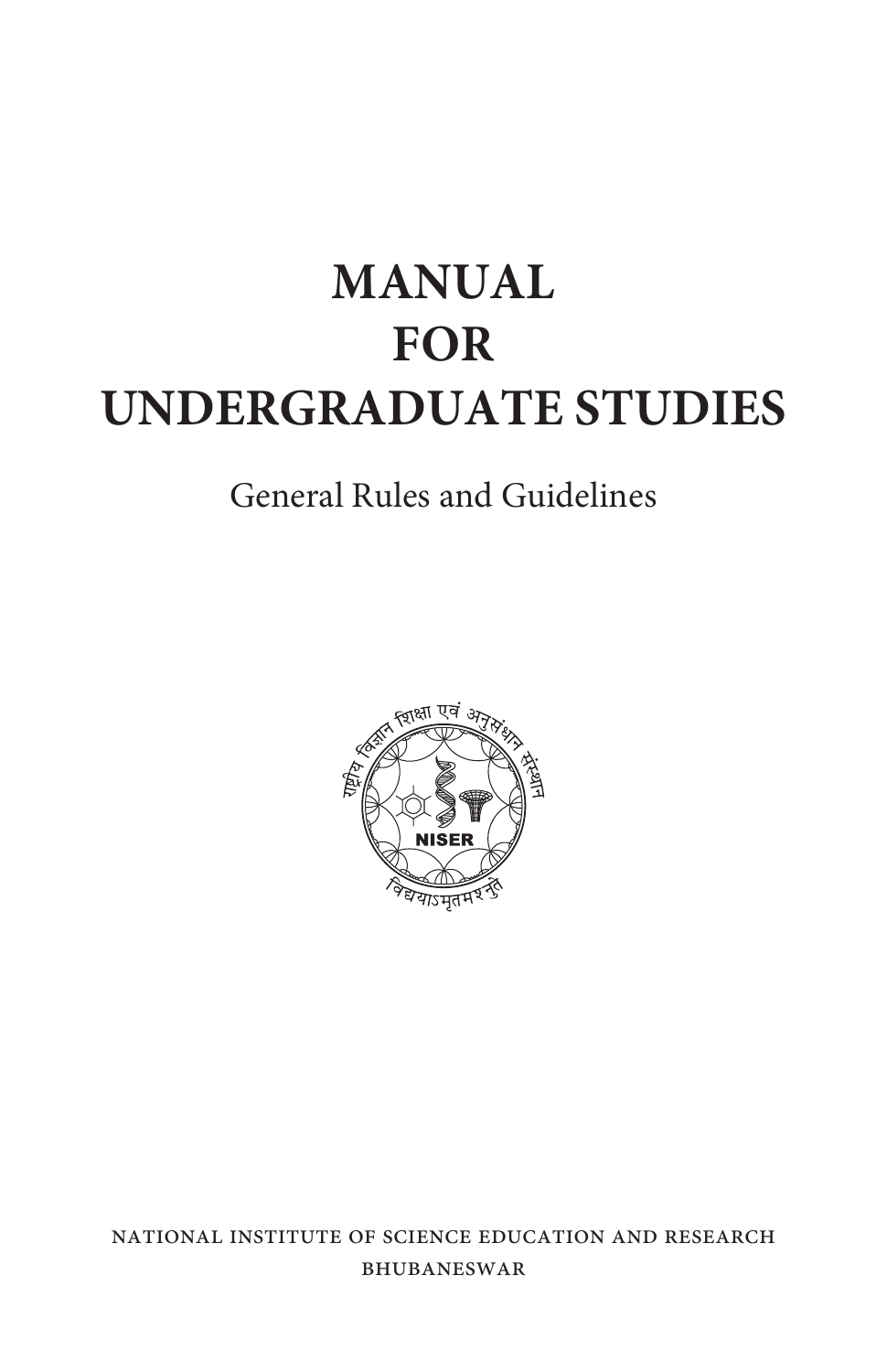# Contents

| 1 Preface                                             | 1              |
|-------------------------------------------------------|----------------|
| 1.1 Academic Vision                                   | 1              |
| 1.2 Academic Programmes                               | 2              |
| 2 M.Sc. (5-year integrated) Programme                 | 3              |
| 2.1 Salient Features                                  | 3              |
| 2.2 Admission Procedure                               | 4              |
| 2.3 Scholarships & Incentives                         | $\overline{4}$ |
| 2.4 Residence Requirement                             | 5              |
| 2.5 Withdrawal from the Course                        | 5              |
| 3 Organizational Structure of Academic Administration | 6              |
| 3.1 Faculty Advisor                                   | 6              |
| 3.2 The Responsibility of Faculty Advisor             | 6              |
| 3.3 UGCI                                              | 7              |
| 3.4 UGCS                                              | 8              |
| 3.5 Academic Section                                  | 9              |
| 3.6 Academic Calendar                                 | 9              |
| 4 Curriculum                                          | 10             |
| 4.1 Enhancing the Curriculum                          | 10             |
| 4.1.1 Summer Internship Program                       | 10             |
| 4.2 Registration Process                              | 11             |
| 4.3 Late Registration                                 | 12             |
| 4.4 Adding and Dropping of Courses                    | 12             |
| 4.5 Credit Requirements                               | 12             |
| 4.6 Summer Term Registration                          | 13             |
| 4.7 Attending the Conferences                         | 14             |
| 5 Teaching                                            | 15             |
| 5.1 General Procedures                                | 15             |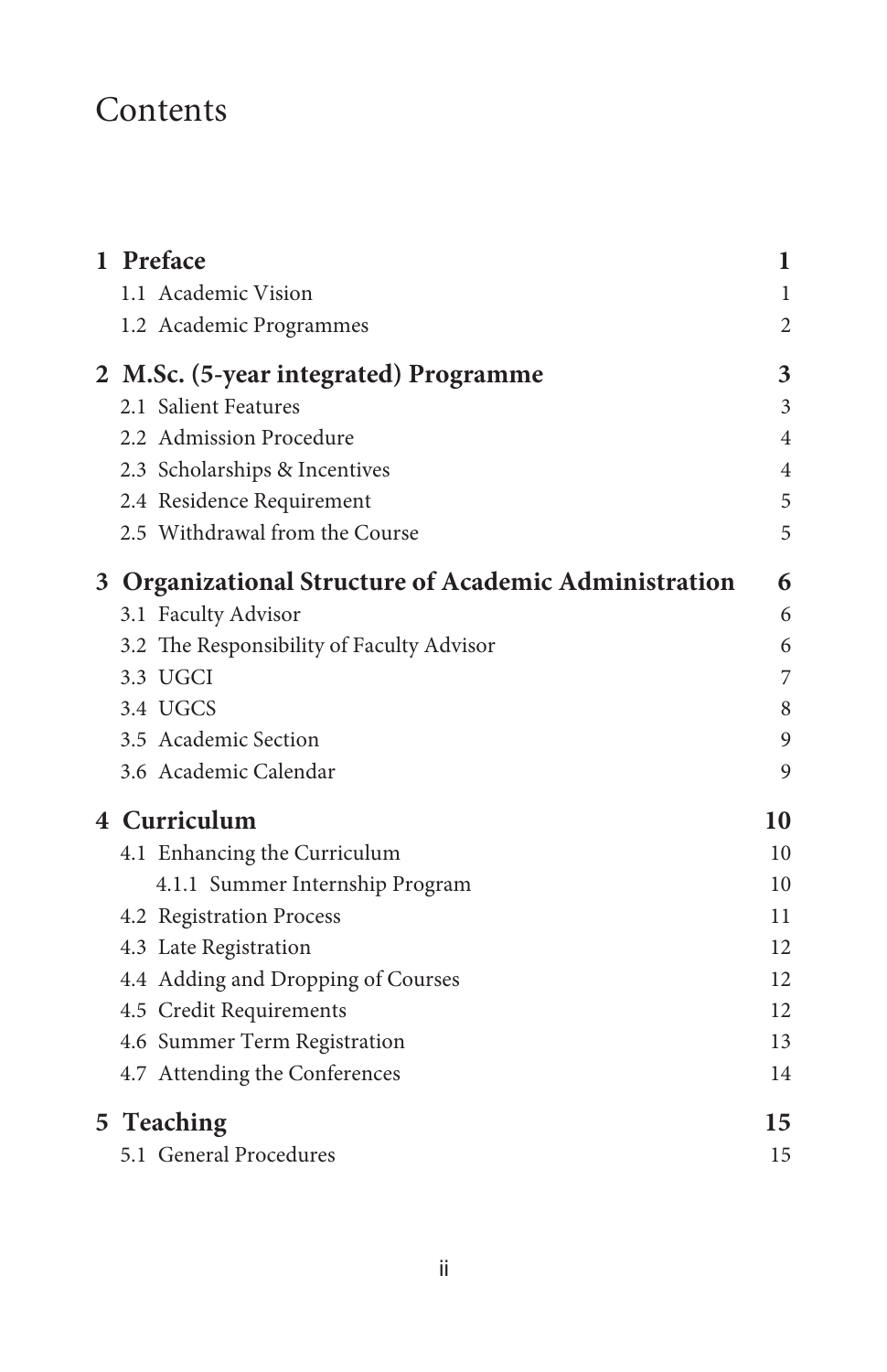| <b>6 Course Structure</b>                                   | 16 |
|-------------------------------------------------------------|----|
| 6.1 Nature of Courses                                       | 16 |
| <b>7 Assessment</b>                                         | 17 |
| 7.1 Attendance                                              | 17 |
| 7.2 Mode of Evaluation                                      | 17 |
| 7.3 Grading                                                 | 18 |
| 7.4 Cumulative Grade Point Average (CGPA)                   | 19 |
| 7.5 Semester Grade Point Average (SGPA)                     | 20 |
| 7.6 Semester Grade Report                                   | 20 |
| 7.7 Examination Pattern                                     | 21 |
| 7.8 Academic Load                                           | 22 |
| 8 Projects                                                  | 23 |
| 8.1 Projects Allotment                                      | 23 |
| 8.2 Evaluation of Projects                                  | 23 |
| 9 Inadequate Academic Performance                           |    |
| 9.1 Academic Probation                                      | 25 |
| 9.2 Scholarship                                             | 25 |
| 9.3 Termination of Programme                                | 25 |
| 9.4 Reduced Academic Load                                   | 26 |
| 9.5 Appeal Against Termination                              | 27 |
| 9.6 Mid-semester Recess and Vacation                        | 27 |
| 9.7 Leave of Absence (Short-term Leave)                     | 27 |
| 9.8 Leave of Absence (Long-term Leave/Temporary Withdrawal) | 28 |
| <b>10 Graduation Requirement</b>                            | 29 |
| 11 Project Work for External Students                       | 30 |
| 12 Code of Conduct                                          | 31 |
| 12.1 Disciplinary Actions and Related Matters               | 31 |
| 13 General                                                  | 33 |
| 13.1 Seminars                                               | 33 |
| 13.2 Colloquium                                             | 33 |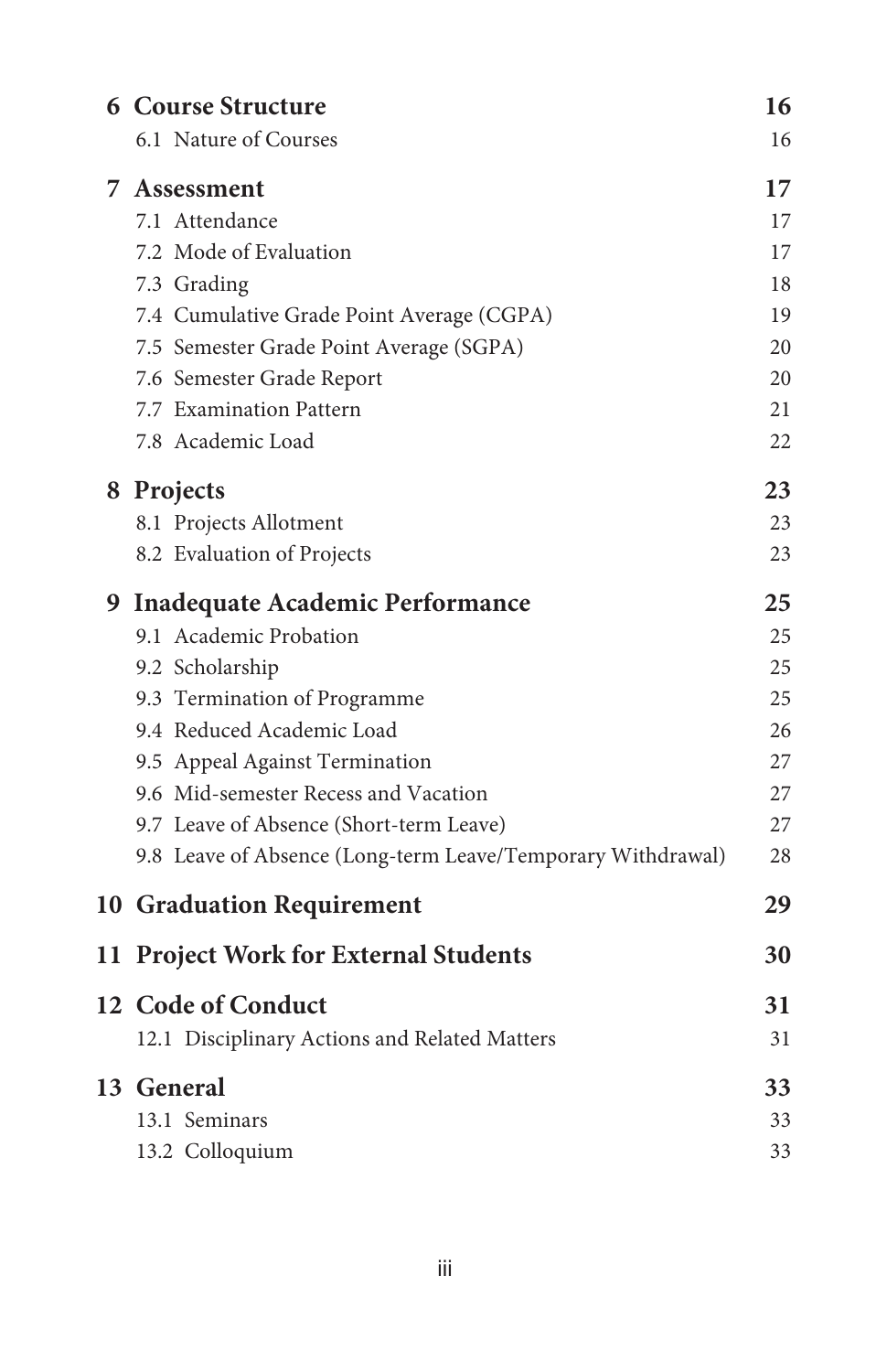| 14 Hostel Rules                  | 34 |
|----------------------------------|----|
| 14.1 Hostel Management Committee | 34 |
| 14.2 General Behavior            | 35 |
| 14.3 Rules and Regulations       | 36 |
| 14.4 General Maintenance         | 37 |
| 14.5 Mess                        | 37 |
| 15 Amendments                    | 39 |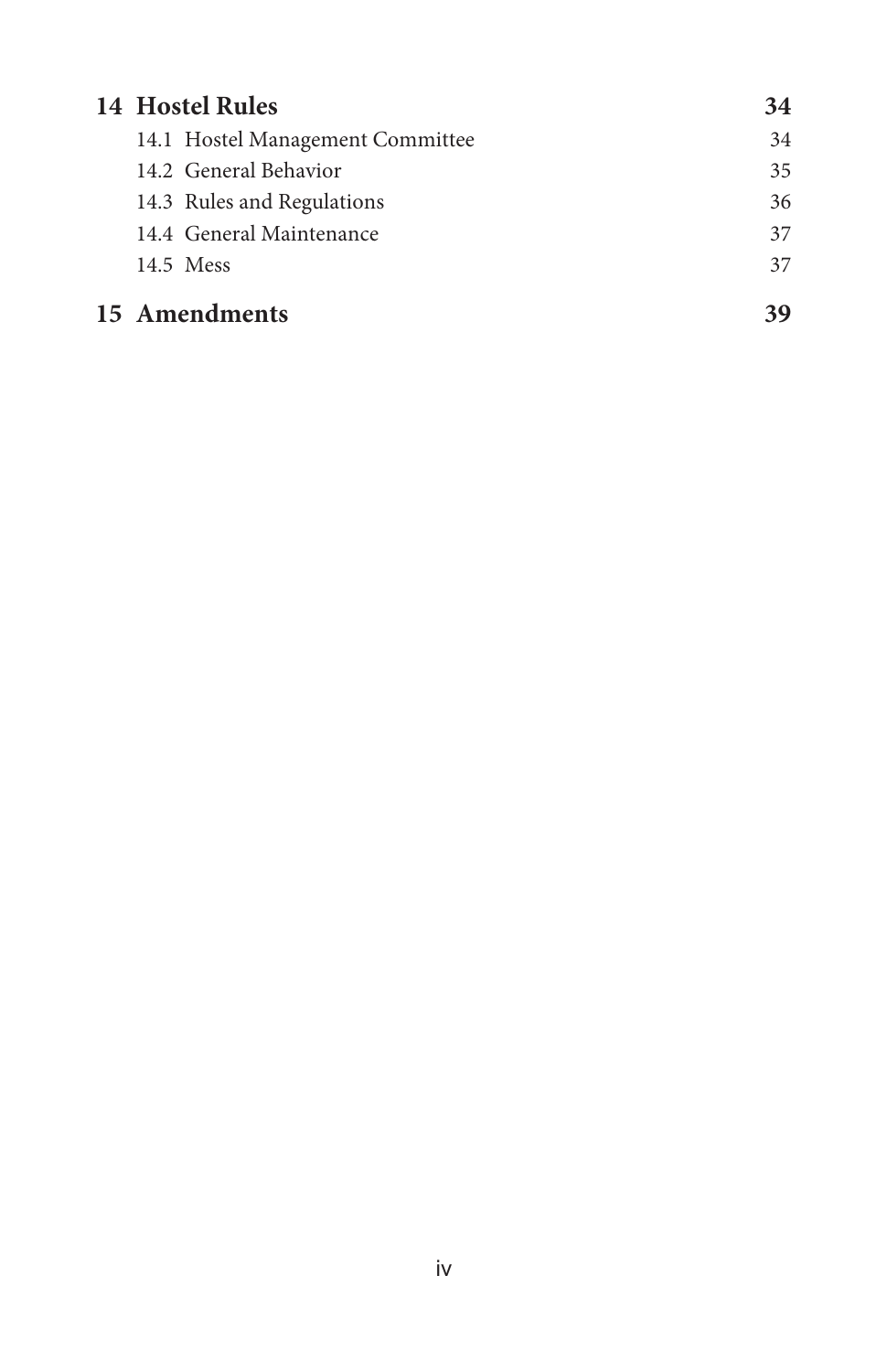# **1 PREFACE**

National Institute of Science Education and Research (NISER) was established in 2007. It is envisioned to be a unique, premier research institution in India that operates under the umbrella of the Department of Atomic Energy (D.A.E) and strives to become a **Center of Excellence** in science education and research in four basic sciences viz., Biology, Chemistry, Mathematics and Physics and in related areas. This apart, NISER is planning to introduce two more schools in the disciplines Computer Sciences and Earth and Planetary sciences.

There is a noticeable decline in bright students taking to studies and research in Basic Sciences. There is a need to reverse this trend through higher quality teaching and research, on one hand and providing an attractive career path for students passing through such an environment, on the other hand.

In response to this impending national need, NISER has set forth an ambitious vision of teaching and research in the four basic sciences to prepare students for high quality research and channelize them into promising career path through linkages with research institutions and industries that are engaged in Research and Development.

NISER envisions research as a catalyst for expanding and diversifying the country's economy; enhancing the education of its citizens and the training of its work force.

In striving towards this vision, NISER will distinguish itself as a premier institute that embraces scholarly excellence, innovation, creativity inclusiveness, and merit.

#### **1.1 Academic Vision**

The aim of this distinguished institute is to attract bright, motivated students, nurture them to become world class scientists for the country who will take up challenging research and teaching assignments in universities, DAE institutes, R & D laboratories and various industries.

The academic programme of NISER is designed to provide strong foundations to students through rigorous course work and development of experimental skills, before they embark at the threshold of research in the field of their choice. NISER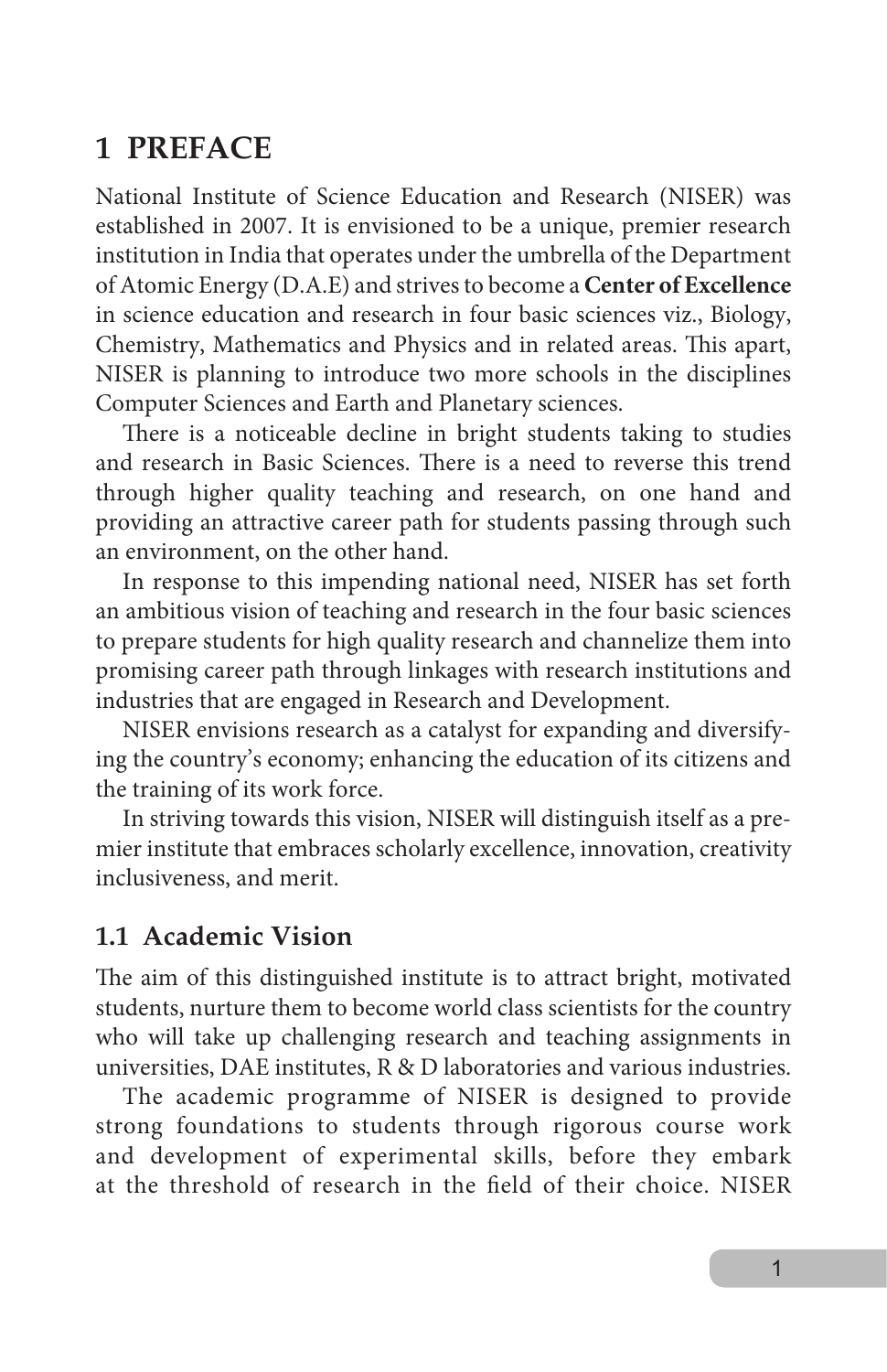recognizes that modern scientific research is carried out in a domain without any boundaries. The undergraduate students and research scholars will flourish in the ambiance of this scientific culture. In this perspective, it is expected that faculty members from different schools would try to establish centres of research in interdisciplinary areas while discharging their teaching duties of the respective schools.

Furthermore, it will promote both theoretical and experimental research in frontier areas in all branches of science. NISER puts equal emphasis on both research and teaching. The imparting of knowledge, by way of teaching and research attributes of its faculty, will inspire strongly motivated bright young students to dedicate their lives for scientific research.

### **1.2 Academic Programmes**

The curricula are designed to ensure depth in the area of specialization together with breadth of exposure and intellectual enrichment and to prepare the students for high level professional research and development career in national laboratories, universities and industries.

NISER is at present conducting the following programmes.

- M.Sc. (5 year integrated) programme in the core and emerging branches of basic sciences viz., Biology, Chemistry, Mathematics and Physics to students after their 10+2 higher secondary schooling.
- Ph.D. programme

Besides, NISER is planning to conduct Ph.D. (integrated) programme, wherein the students who have completed their B.Sc. from other Institutes and Universities can do their Integrated Ph.D. programme in NISER.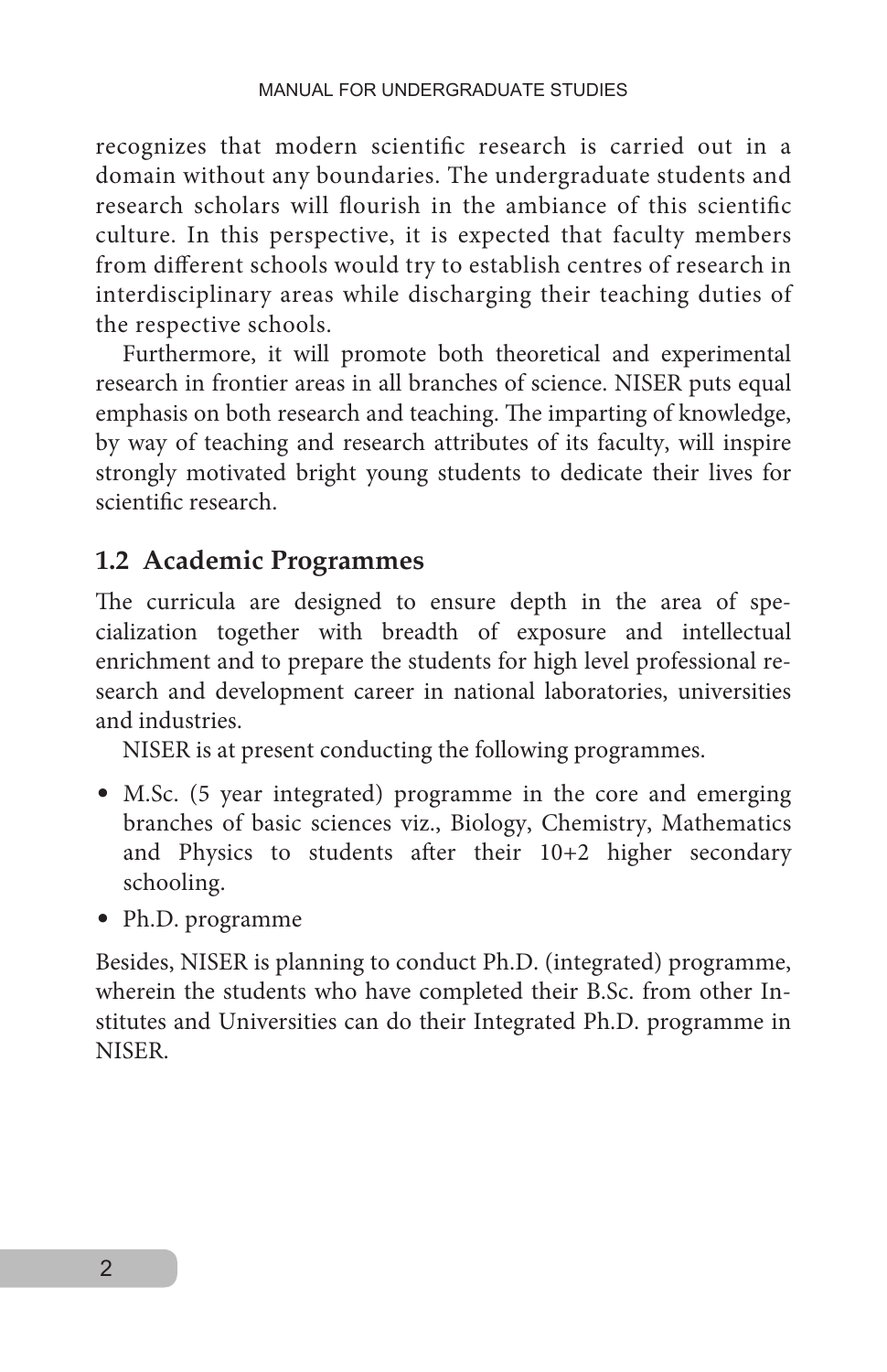# **2 M.SC. (5-YEAR INTEGRATED) PROGRAMME**

NISER offers 5-year integrated M.Sc. Programme in basic sciences after 10+2 years of schooling (or equivalent). The nomenclature of the program is **M.Sc. (5-year integrated) Programme** in Biological Sciences, Chemical Sciences, Mathematical Sciences and Physical Sciences.

### **2.1 Salient Features**

- After successful completion of the academic requirements, students are awarded a Master of Science degree in one of the four subjects: biology, chemistry, mathematics or physics.
- The curriculum for the first two semesters (first year) is common to all students and specialization begins from the third semester.
- After specialization in second year, students are required to go through a certain number of courses in other disciplines.
- Apart from these, students are required to go through some compulsory courses in humanities, social sciences, technical communication, history of science, environmental and energy sciences.
- The fourth and fifth year of the integrated M.Sc. Programme is devoted to advanced courses in various disciplines.
- The students will be encouraged to undertake projects from 4th year onwards. However the course curriculum will be designed by individual schools. A handbook "Courses of Study," containing all the approved courses, will be available in the academic section.
- In the fifth year every student will undertake a guided research project. The outcome of the investigation will be reported in the form of a thesis.
- Throughout the five-year programme, students will be encouraged to take up summer projects and visit reputed national, international laboratories and universities.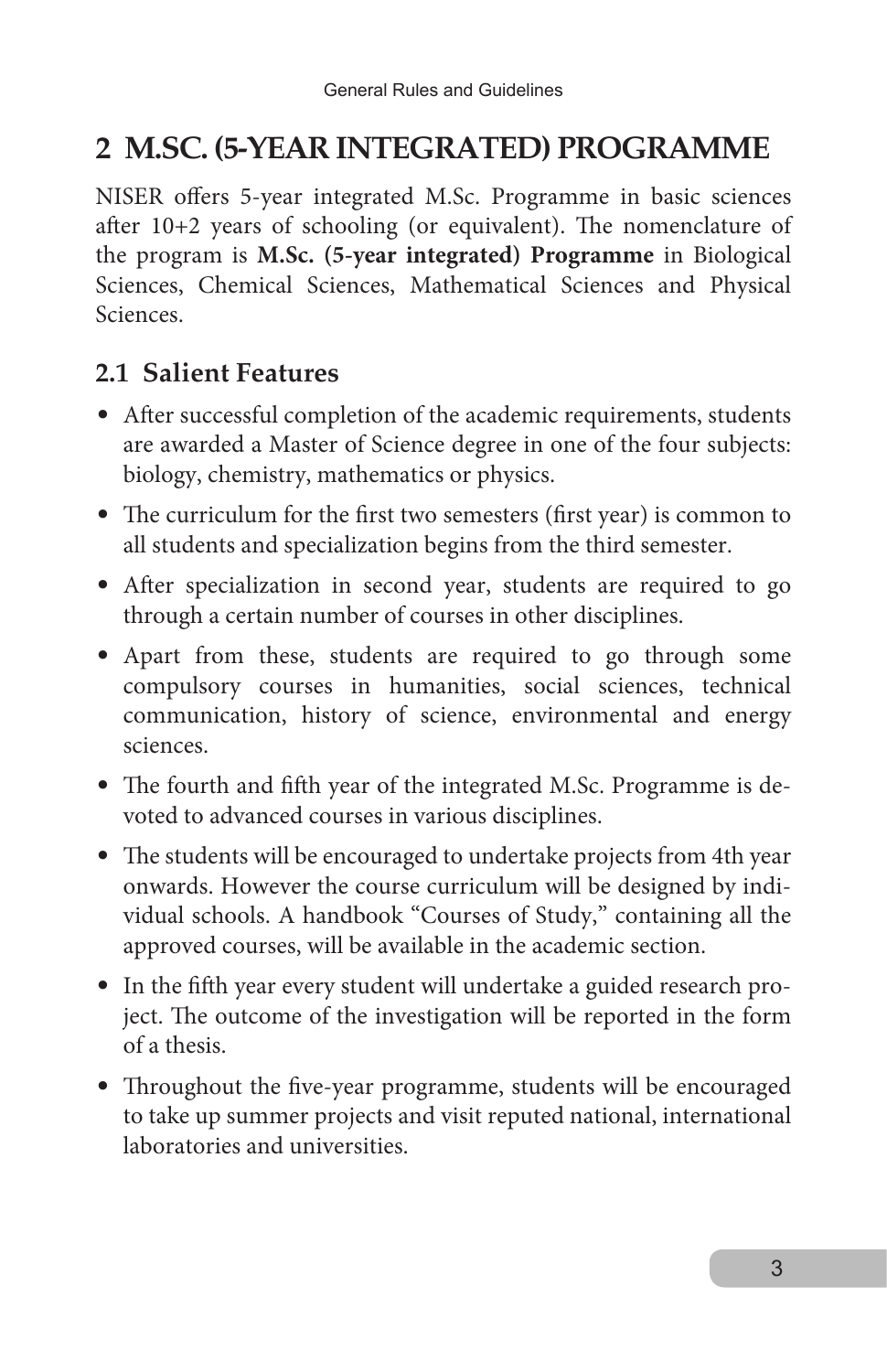- Exposure and linkages with the relevant D.A.E institutions and programmes will receive special emphasis for NISER students.
- Eminent scientists from India and abroad will be regularly invited to give colloquia/seminars and interact with the students.

# **2.2 Admission Procedure**

- Students seeking admission in NISER in 5 year Integrated M.Sc. programme will have to appear for National Entrance Screening Test (NEST) conducted every year at several centers in India.
- The minimum marks in Class XII (or equivalent) examination, from any recognized Board in India, to appear in NEST is: 60% marks for general category and 55% for SC/ST/PD category in aggregate (or equivalent grade).
- Students who have passed the Class XII qualifying examination in last two years or appearing in that year are eligible to apply.
- The candidates must not be more than 20 years of age; this limit is relaxable as per the Central Government norms for SC/ST/PD candidates.
- Regarding the reservation of seats for various categories, Central Government norms are followed in NISER.

### **2.3 Scholarships & Incentives**

- All admitted students of M.Sc. will receive a scholarship of Rs. 5,000/- per month ( as determined from time to time ), from the INSPIRE programme of the Department of Science & Technology, Government of India. Students can avail KVPY fellowships also.
- In addition students are entitled to receive summer internship grant of Rs 20,000/-(as determined from time to time)) annually to facilitate their academic pursuits.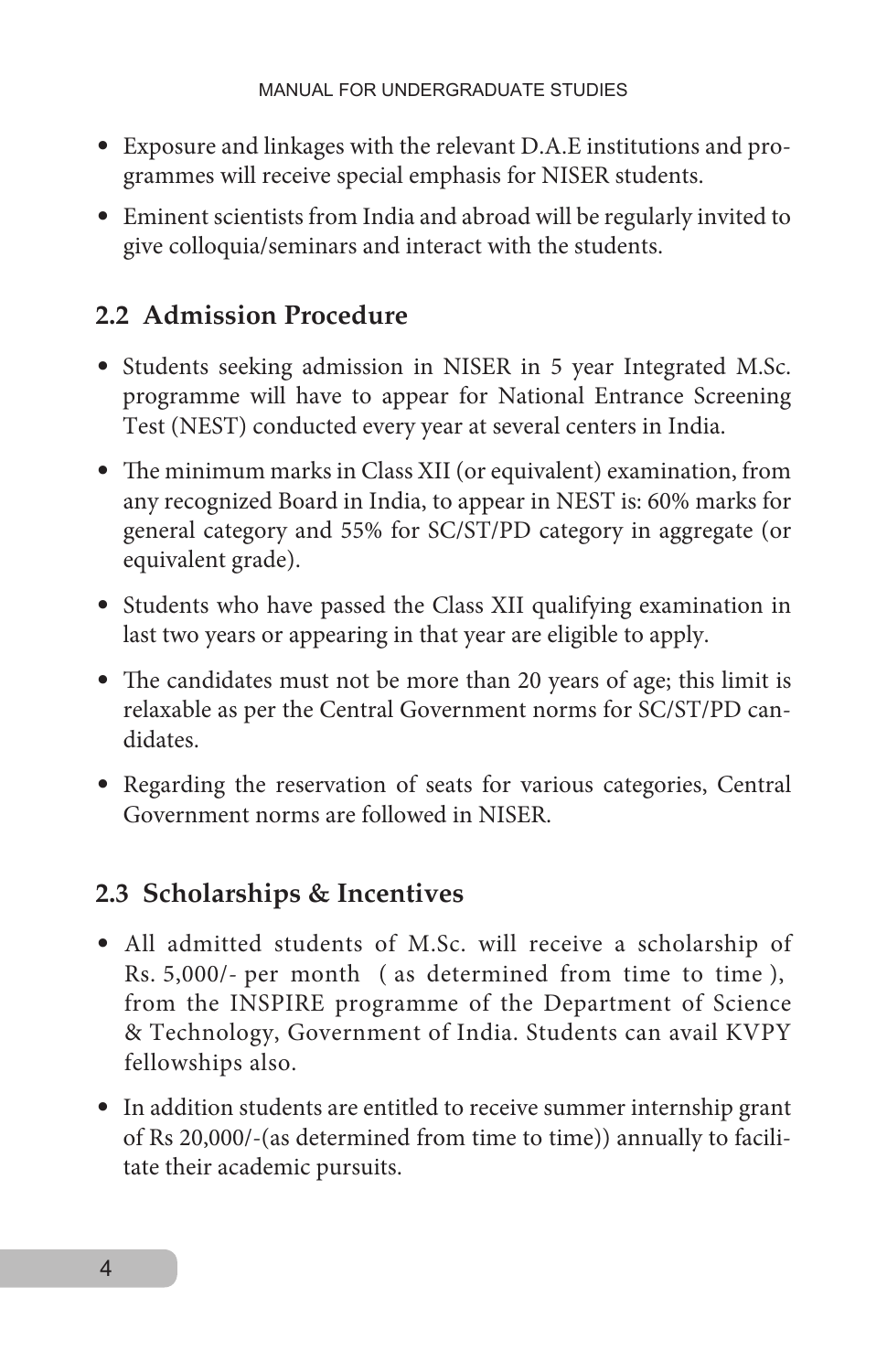- There will be reimbursements for the Medical expenditures of the students.
- Railway & Airfare concessions may also be availed during the major vacations.

# **2.4 Residence Requirement**

• As it is a residential institute students are required to stay in the hostels provided by the Institute for the entire duration of the programme.

### **2.5 Withdrawal from the Course**

- Withdrawal from the M.Sc. program is not normally allowed except on justifiable grounds.
- In case the administration allows a student to withdraw from the program the following will be observed.
	- Certificates and transcripts will be given back only at the end of that semester.
	- Only caution deposit after the deductions if any will be refunded.
	- The administration reserves the right to demand the refund of the amount of the scholarship the student availed until the withdrawal during the current semester.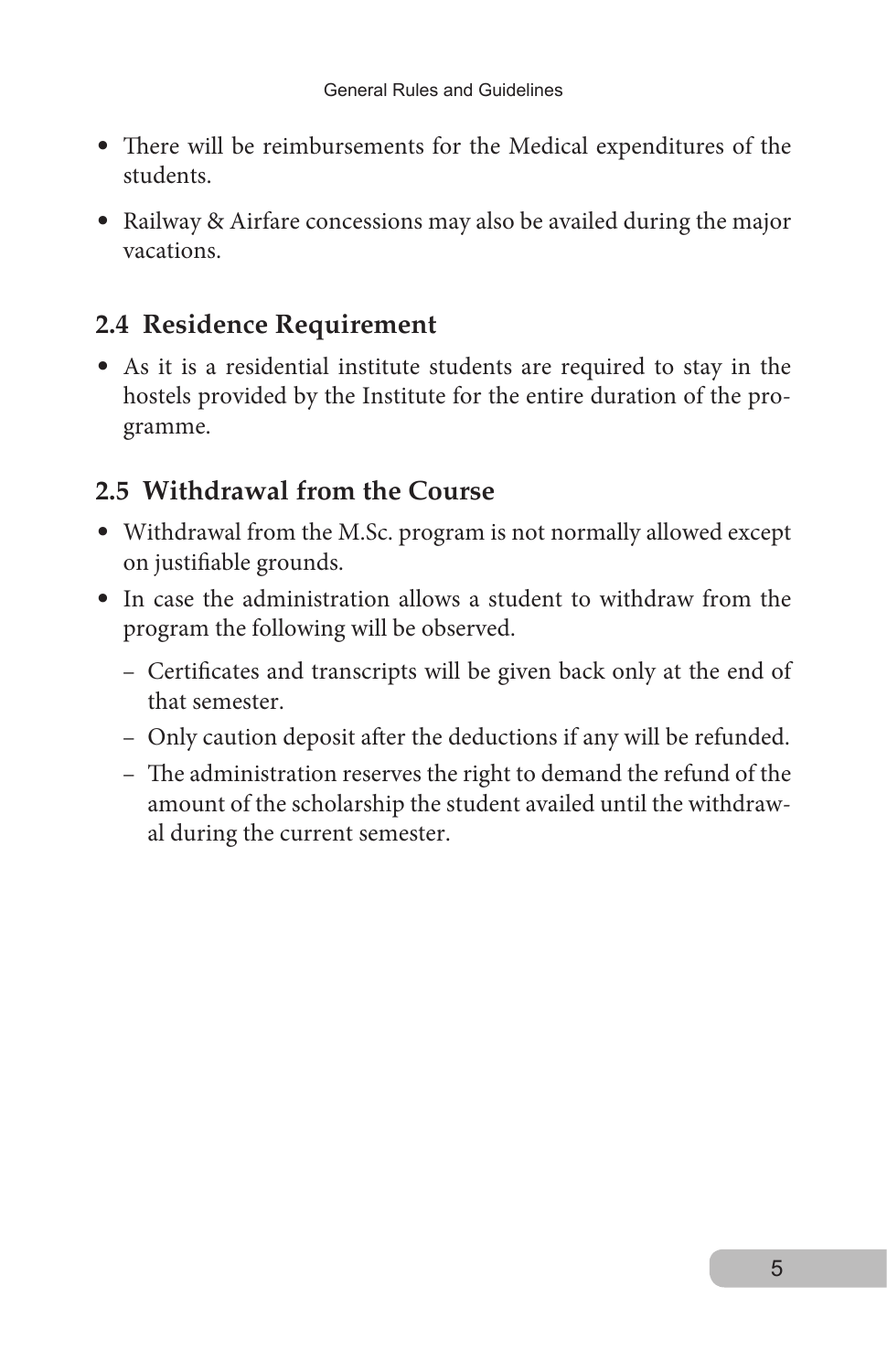# **3 ORGANIZATIONAL STRUCTURE OF ACADEMIC ADMINISTRATION**

The Academic Council (AC) is the supreme, statutory body that formulates, proclaims, and governs all the academic programmes of the Institute. The rulings of the Chairperson, Academic Council (Director of the Institute) are final with regard to all academic issues.

The organizational échelon of the Administration in Academic section is as follows:

> Academic Council Dean, Academic Affairs Undergraduate committee of the Institute Undergraduate committee of the School Faculty Advisor

# **3.1 Faculty Advisor**

- Faculty Advisor is normally a permanent faculty member of the Institute.
- On joining the Institute, every student will be assigned to a Faculty Advisor for the first year. Later from second year onwards, another Faculty advisor from the same stream to which the student belongs will be assigned to him/her.
- The Faculty Advisor will generally remain associated with a student in that capacity till such time as the student has graduated from the Institute or the studentship has been terminated for any reason.
- Similarly, if the Faculty Advisor leaves Institutes employment, a replacement of Faculty Advisor will be made.

# **3.2 The responsibility of Faculty Advisor**

• The Faculty Advisor is expected to play a significant role in shaping the career of students.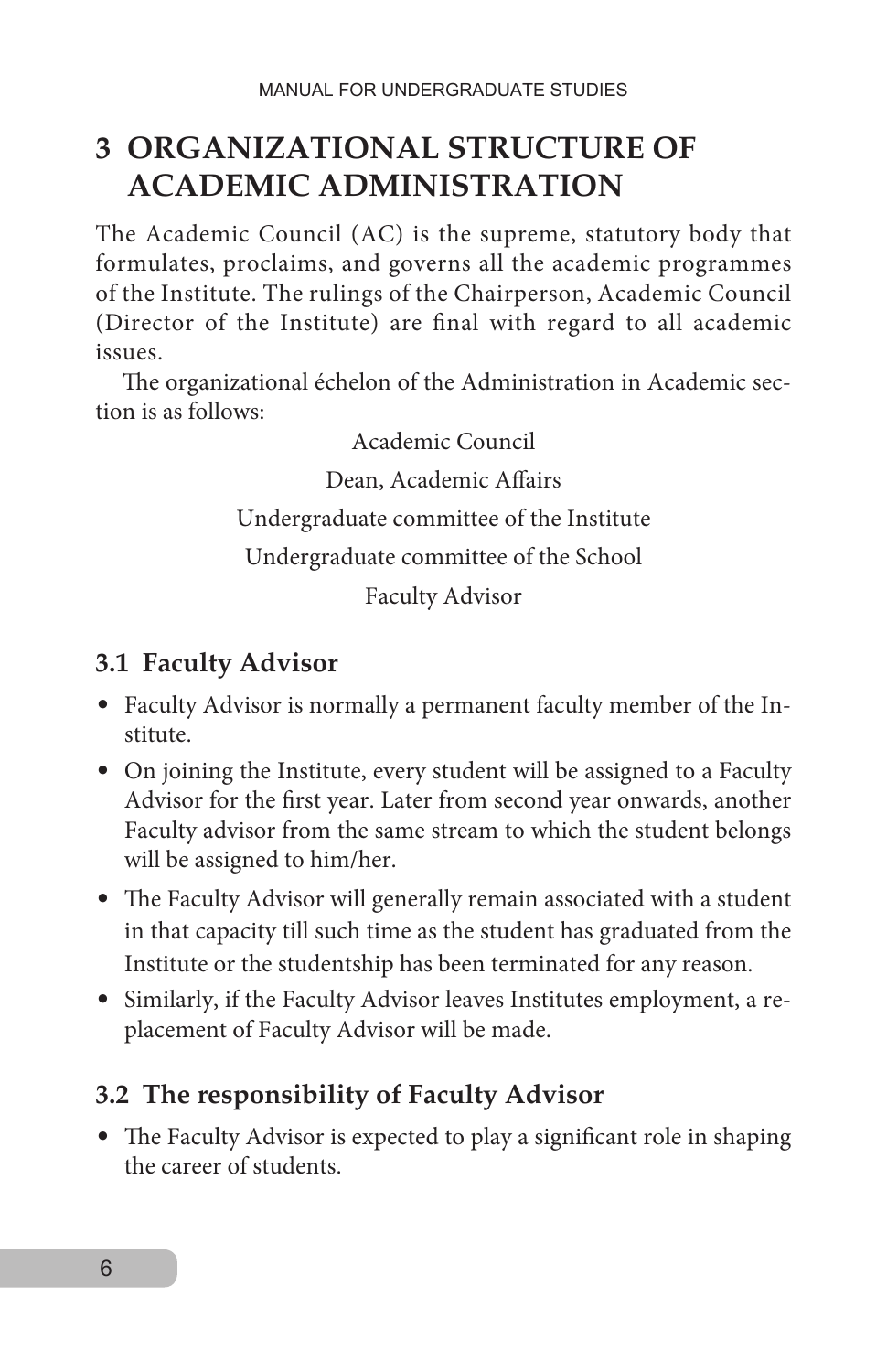- The first person to be contacted by the administration, in case of any problem with regard academic or non-academic performance of a student, is his/her faculty advisor.
- Faculty Advisor will closely monitor the performance of his ward and may permit him/her to take reduced academic load if the performance of the student is poor.
- Though the role of the Faculty Advisor is largely advisory, he/she may recommend to the Dean, Academic affairs, through UGCS, that a student may be required to adhere to a plan of study in the interest of the student.
- Similarly, in case a student is specially gifted, the Faculty Advisor may permit him/her, subject to approval of the Dean, Academic affairs, and other system constraints, to take additional load over and above the prescribed load for him/her.
- The Faculty Advisor is expected to be acquainted not only with the academics of a student, but with his/her social life as well. In case the student is passing through a troubled phase or shows signs of depression or of addiction to alcohol or drugs, he/she should alert the appropriate authorities, for necessary action and counselling.

# **3.3 UGCI**

- Chairperson of UGCI will be elected among UGCI members. He convenes and presides over the meetings.
- Functions of the UGCI consist primarily of general policy determination, coordination and review of the Academic matters. Academic Council holds the right to make final decision.
- Besides Dean, UGCI consists of the UGCS conveners of all schools, six nominated members, and four student representatives whose CGPA is above or equal to 7.5.
- The general responsibilities of UGCI are as follows
	- Oversees the core curriculum, coordinates its various facets and performs all other relevant functions.
	- Approving new courses of instruction in the school and recommending it to Academic council for formal approval.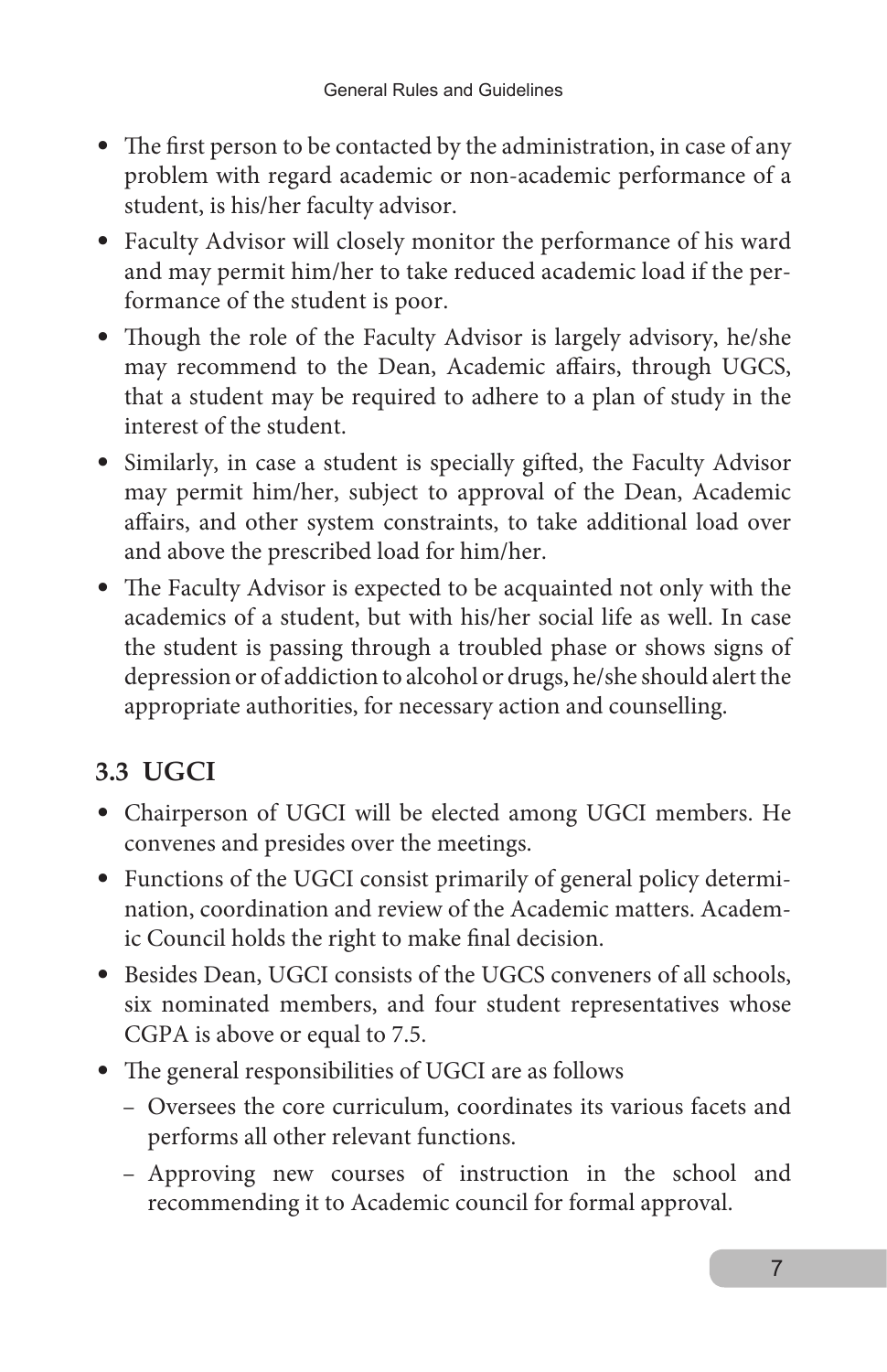- Modifications of courses already approved.
- To fix the credit valuation of courses.
- Conduct of examinations.
- Evaluation of academic performance of students to make recommendations regarding
	- (i) their further programme of studies and
	- (ii) action to be taken in the case of deficient students.
- Such other related matters as may be referred to it by the Academic Council. It is noted that UGCI shall make full use of the appraisals, recommendations of the UGCS. The tenure of UGCI is two years.

# **3.4 UGCS**

- UGCS monitors all academic matters, related to both academic programmes as well as academic performance of each student of the school and it makes recommendations to UGCI to implement.
- The general responsibilities of UGCS are to express their opinion and recommend decisions to UGCI pertaining to the students, curriculum of its school. It is entrusted with carefully analyzing and recommending their decisions to UGCI on
	- Formal approval/disapproval of new courses of instruction,
	- Modifications of courses already approved,
	- Fixing the credit valuation of courses,
	- Academic performance-related problems of the individual student brought to their notice by the respective Faculty Advisor.
- The convener of UGCS will be nominated by the Chairperson of the School in consultation with the faculty of the school.
- Besides convener, there will be minimum 4 and a maximum of eight faculty members and two student representatives, as members of UGCS. The members of UGCC will be nominated by the Chair person of the school.
- The tenure of UGCS is two years.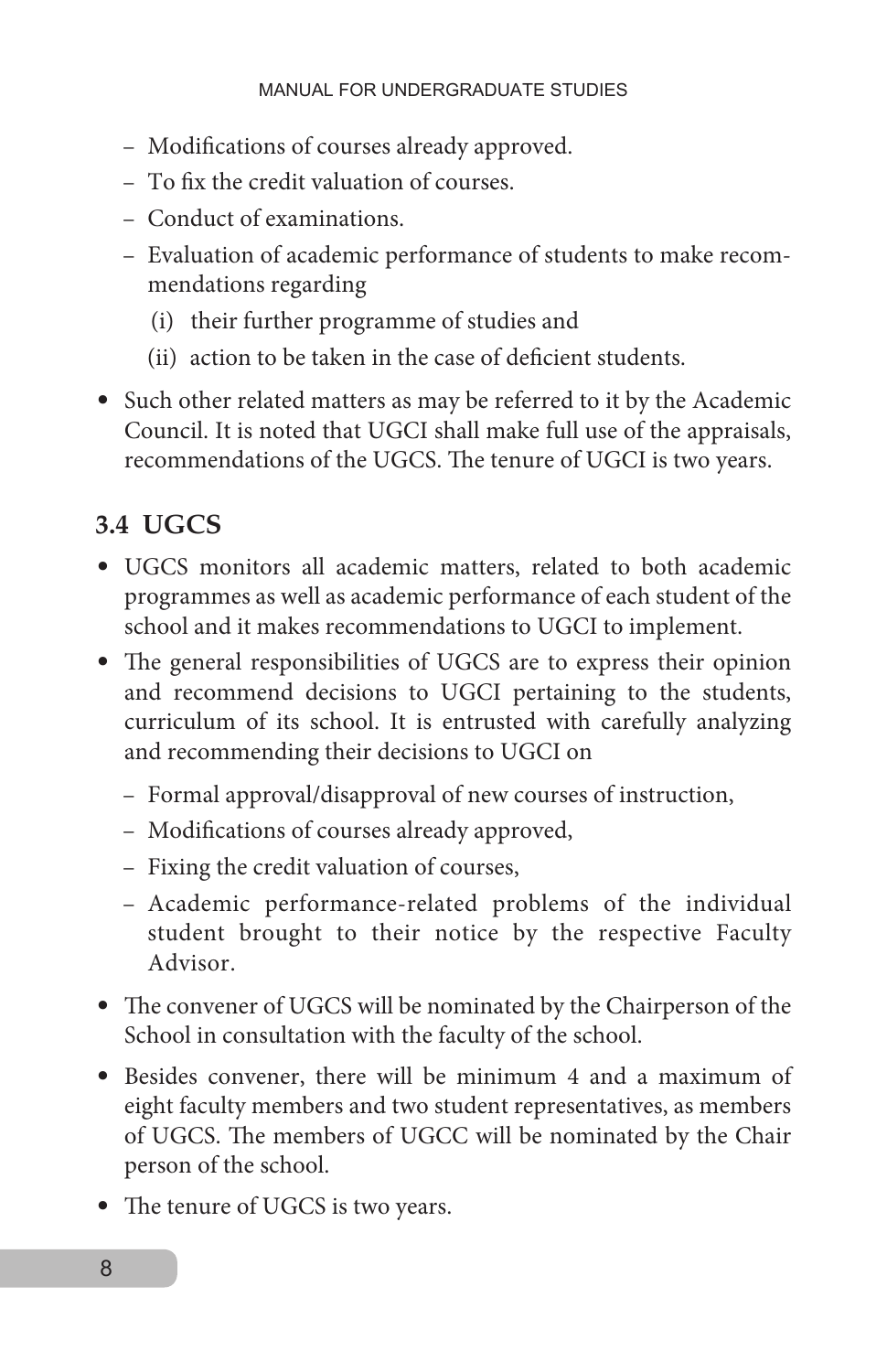### **3.5 Academic Section**

Academic section works under Dean, Academic Affairs. It is responsible for the implementation of the decisions taken on academic matters by the Academic Council and UGCI. The Dean's office takes care of the First year students until their selection process to various streams is complete.

- receives processes and maintains all records relating to the undergŕaduate programmes including curricula, courses offered, academic calendar, registration, leave, examinations, grades and award of degrees and prizes.
- disseminates information pertaining to all academic matters.
- issues necessary memoranda/orders.
- acts as a channel of communication between the students, instructors, departments/ interdisciplinary programmes and UGCI.

# **3.6 Academic Calendar**

The academic activities of the Institute are regulated by Academic Calendar approved by the Academic Council and released at the beginning of each academic year. It is mandatory for everyone to strictly follow the academic calendar for execution of academic activities.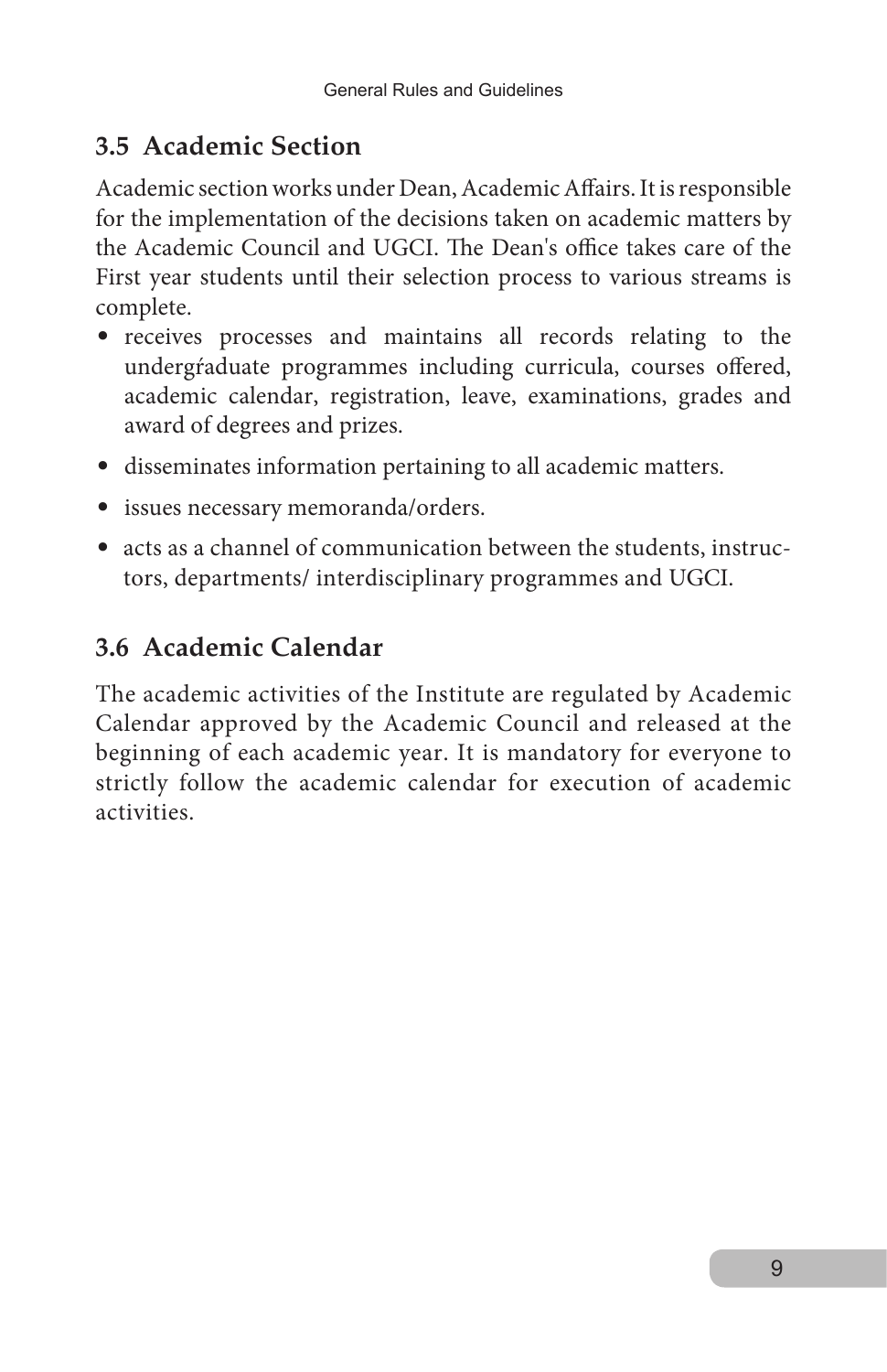# **4 CURRICULUM**

The curriculum consists of 4 stages.

- 1. The first stage will be when they are in first year, all courses will be compulsory for all students in the first year. The courses in the first two semesters will consist of introductory courses in all the four streams and introductory courses in Humanities and Social Sciences as well as in Computer programming.
- 2. At the beginning of the second year a student will opt for a stream. The stream will be allotted based on the academic performance in the first two semesters. During the second stage a student is introduced to basic techniques in his/her chosen stream which will prepare him/her for a subsequent research career in the stream. The student studies natural and abstract problems and acquires analytical, mathematical and experimental skills required for such a career.
- 3. In the third stage, which substantially overlaps with the preceding stage, the student is exposed to advanced knowledge in disciplines other than his/her own which enables the student to choose a career in a cross disciplinary area, if he/she so chooses. The student is also exposed to modern research techniques and writing of scientific and technical reports.
- 4. The fourth and final stage consists of a research project under the supervision of a guide which formally launches the student to a career in scientific research.

### **4.1 Enhancing the Curriculum**

#### **4.1.1** *Summer Internship Program*

• In general students who have very low CGPA and many FR's will be discouraged to do summer internship outside of NISER. Instead they will be strongly advised to do the summer courses offered in NISER, by getting the consent from the respective UGCS conveners of the school.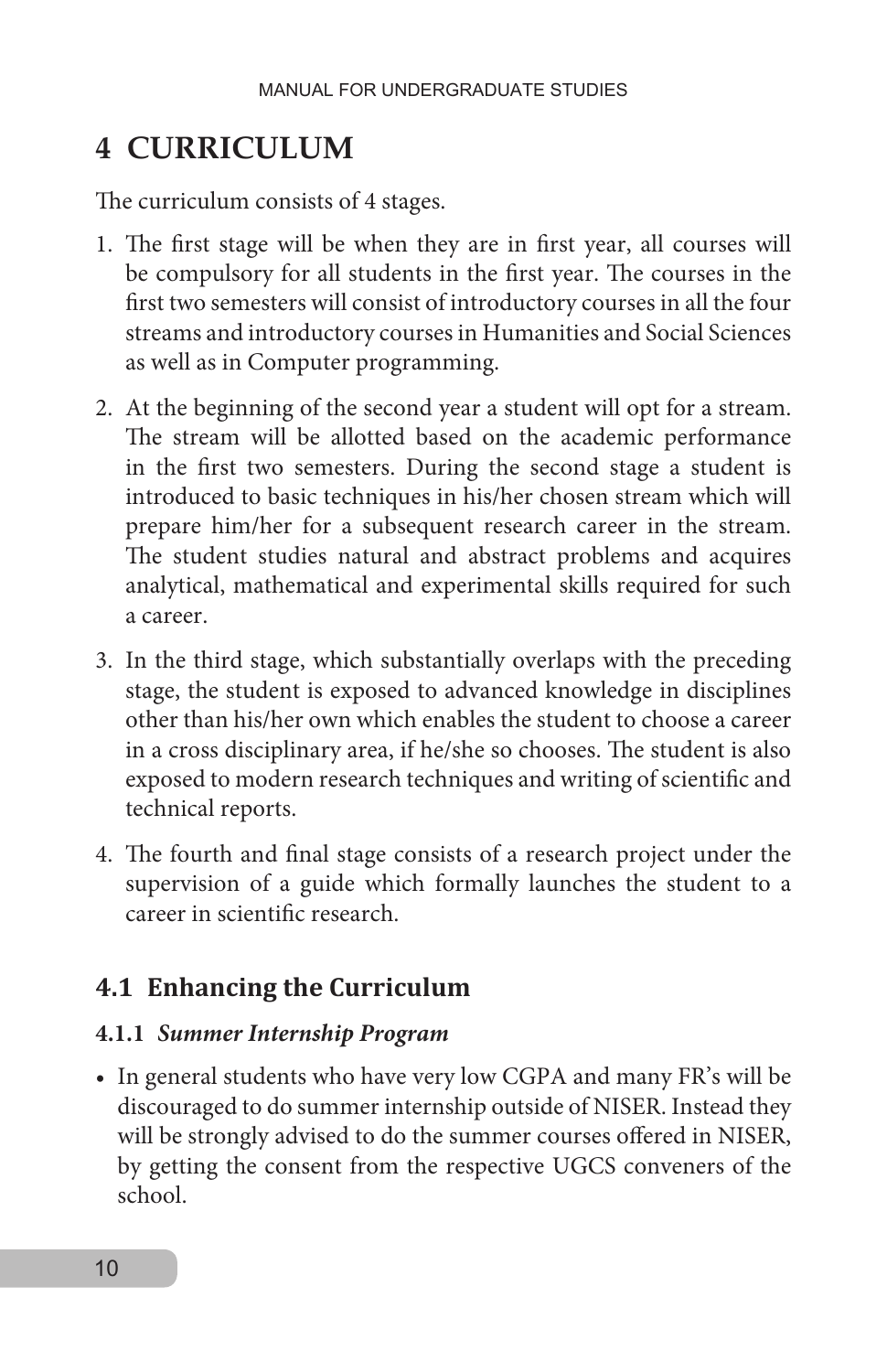- In any case, a student who got an FR in any course that is offered in the school will not normally be allowed to go abroad to do summer internship course. The Director after consulting the UGCS convener/ Chairperson of the School, can exercise his discretionary powers to decide whether to allow or disallow a student to go abroad to do summer internship.
- All the summer internship applications to foreign educational institutes including R & D organizations should get the approval from the Dean, Academic affairs, by routing them through the concerned UGCS, as NISER has to commit/produce certificates to various ministries and consulates...among other commitments including financial. Applying directly without the knowledge of the Academic section, will be entertained under no circumstances and the applications will outrightly be rejected at any stage of the process.

# **4.2 Registration Process**

NISER follows what one generally calls **credit based semester system**. It is therefore mandatory for each student to register the courses at the beginning of each semester on the prescribed dates announced in the Academic Calendar, till he/she completes the programme. The sole responsibility of registration lies with the student and if a student does not register in a particular semester without approval of the Dean, his/ her studentship is liable to be cancelled. The process is as follows:

- A list of courses to be offered during the semester is put up on the notice boards/ website.
- On the date of Registration as specified in the Academic Calendar, students can collect the registration cards available in the Academic section.
- Based on the advices given by the Faculty advisors and the UGCS members, students should select the courses they want to credit.
- Then they fill the forms with the names of the courses, the number of credits.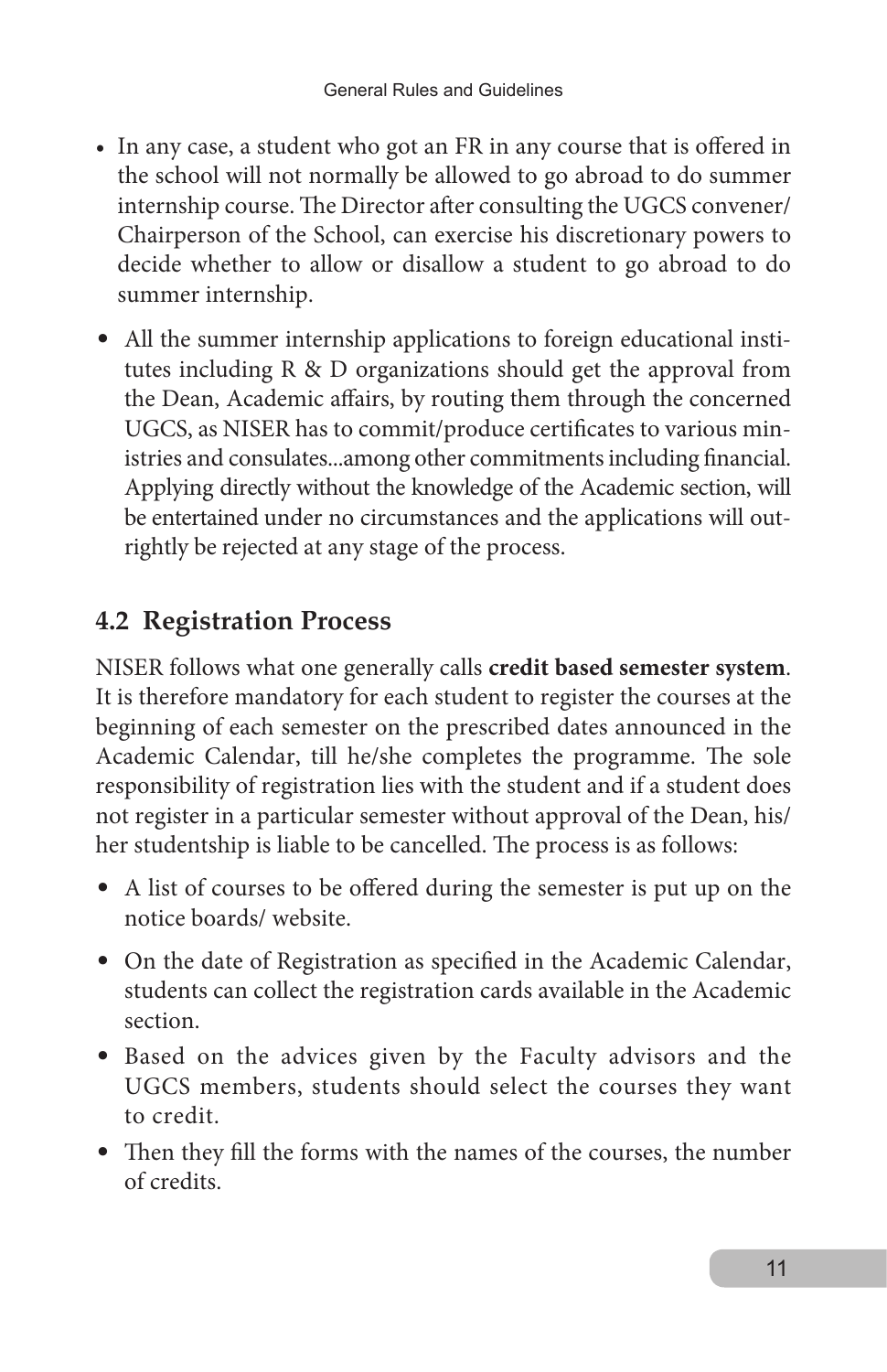- They should get it signed by concerned teachers and Faculty Advisor.
- They sign it and submit it to the academic section along with the prescribed fee.
- Dean/Chairperson approves the registration. This completes the registration.
- The Institute will in course of time migrate to on-line registration system for those students who do not have backlog, with digital authorization by the Faculty Advisor.

# **4.3 Late Registration**

• Late registration may be permitted by the Dean, only for valid reasons. They should register on the day specified in the Academic Calendar on payment of a late registration fee. In no case a student will be allowed to register after the last date assigned for add and drop of courses.

# **4.4 Adding and Dropping of Courses**

- A student, on recommendation from his/her Faculty Advisor and subsequent approval from the Dean, Academic affairs, may be permitted, within the date which will be specified in the Academic Calendar, make adjustment in his/her academic load by dropping, adding or substituting one or more courses.
- He has to fill-in the form (overleaf of the Registration card) get it signed by the Faculty advisor and submit it to the Academic section for the approval.

# **4.5 Credit Requirements**

- Total number of credits a student is required to accumulate for graduation is 240. The normal load for a student to register is 24 credit points in a semester.
- Each school will fix a minimum credit points which may range from 130-180 for its student to earn when he finishes the M.Sc. (5-year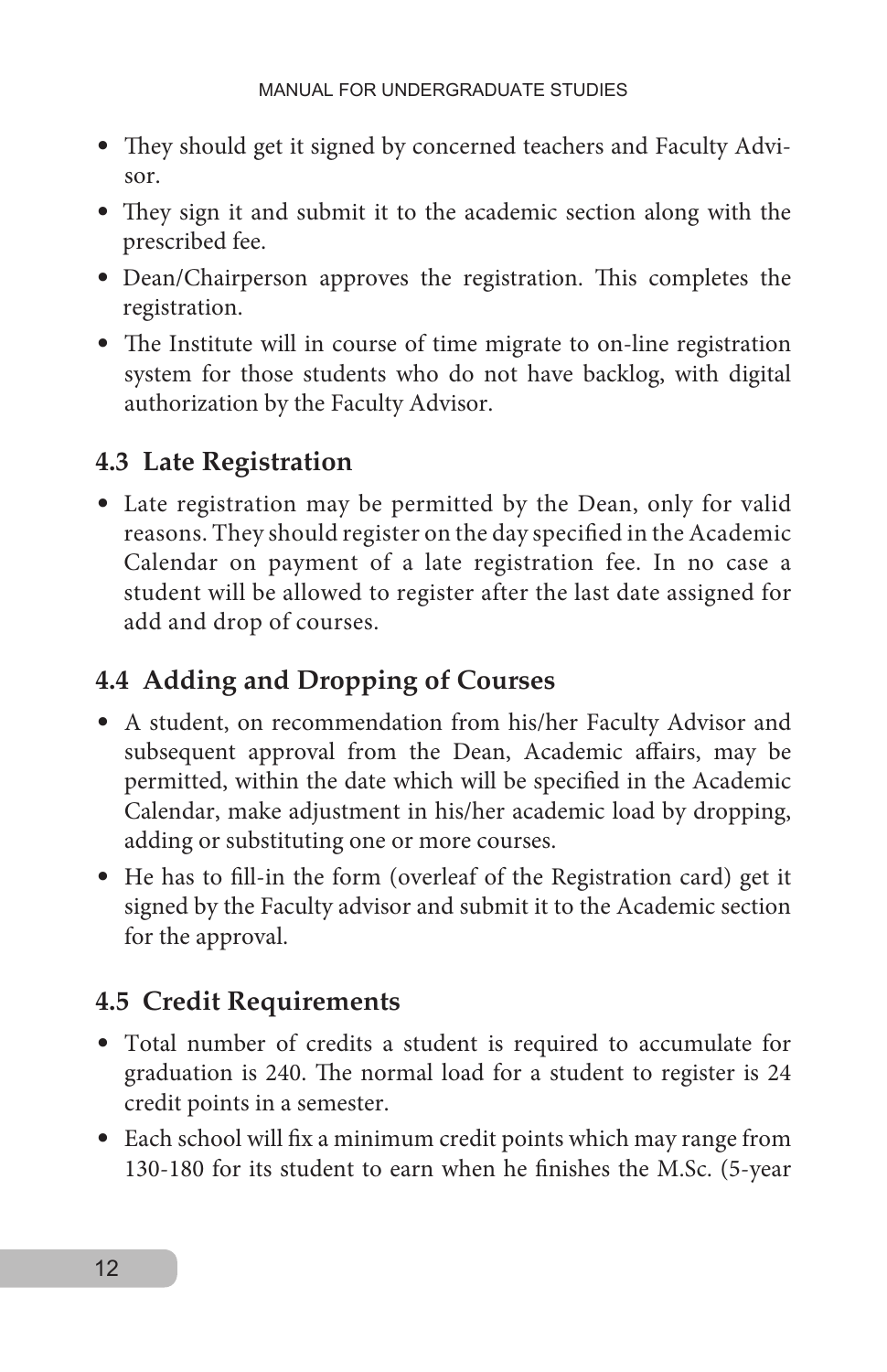integrated) programme of that school. The remaining credits have to be from either electives of other streams or from HSS courses.

- A student is required to register for all prescribed courses in the first two semesters.
- From the third semester onwards a student must register for a minimum of 18 credits every semester.
- In general, if a student has two or more backlogs, his Faculty Advisor may recommend that he/she clears such backlogs before registering for regular courses.
- Temporary withdrawal from the Institute on medical grounds or under other exceptional circumstances may be permitted up to a maximum of two semesters during the entire programme duration of the student.
- If a student does not register for a regular semester without permission from the Dean, Academic affairs, his/her name may be struck off from rolls of the Institute and he/she may not be normally readmitted.
- A bright student without any backlogs may however be permitted by UGCI to take an overload (that is more than 24 credit points), if he wishes to do so. But it should not be more than 28 credit points.
- Similarly a deficient student may be required to take a reduced load, on the advice from UGCS.

# **4.6 Summer Term Registration**

- A list of courses to be offered in the Summer Term (subject to availability of faculty members and other considerations) is brought out during the even semester, normally before March 15 every year. Students register for these courses at the beginning of the Summer Term on the advice of the UGCS.
- No student is allowed to register for more than 8 credits during the summer term.
- In view of the short duration of the Summer Term, late registration and adding and dropping of courses are not permitted.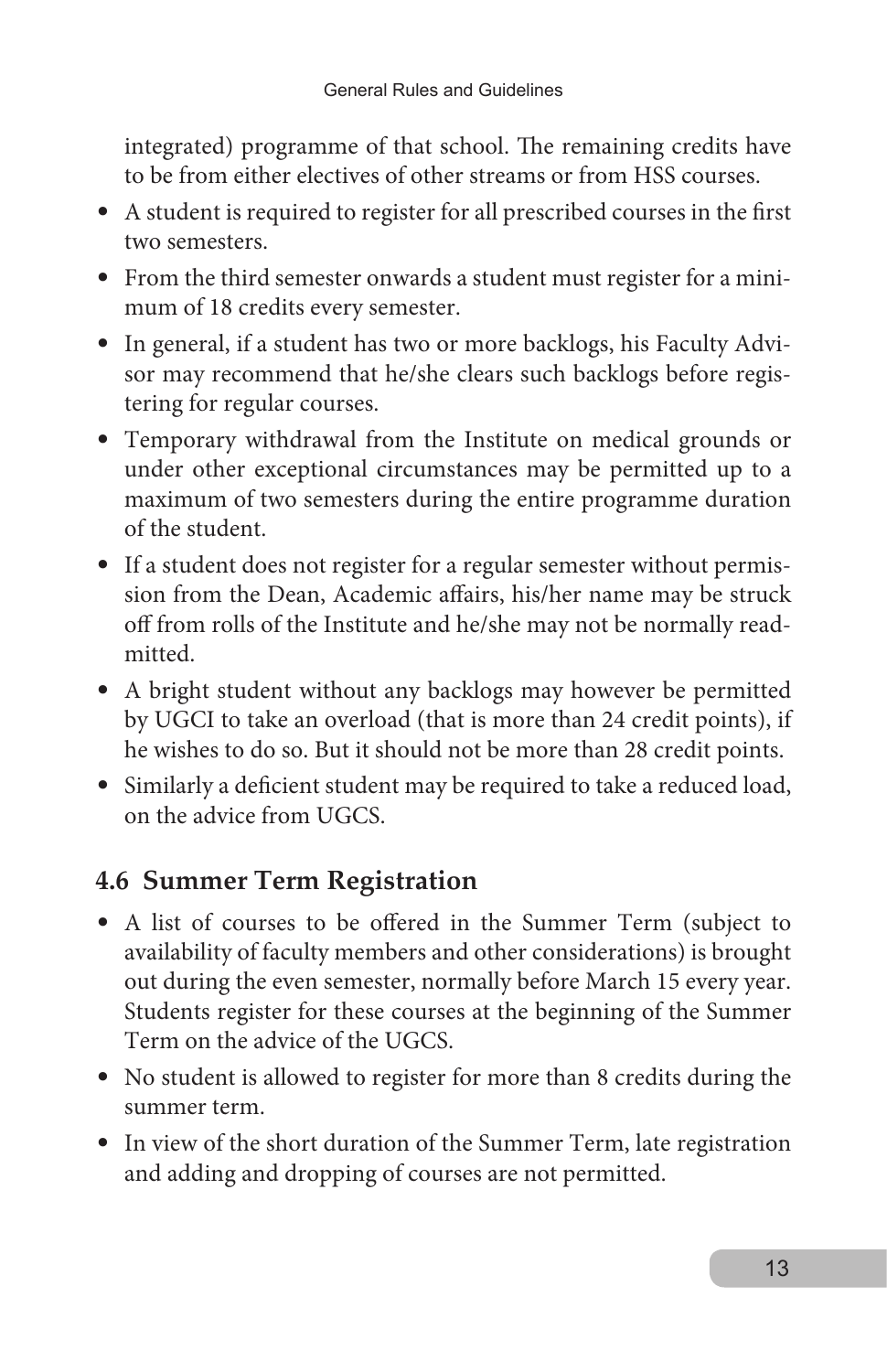# **4.7 Attending the Conferences**

- NISER renders financial support to M.Sc. students to attend a conference (or workshop, training school as the case may be) on completion of 7th semester.
- In general, they will not be allowed to go to any conference when the semester is on. Exceptions can be made for those who do not have any backlogs and whose CGPA is more than six, provided the student gives an undertaking that he/she will not ask for any other concessions on academic requirements, for his/her absence.
- Only one conference for the whole duration of his M.Sc. program, may be allowed with the stipulation that no other academic requirements will be relaxed.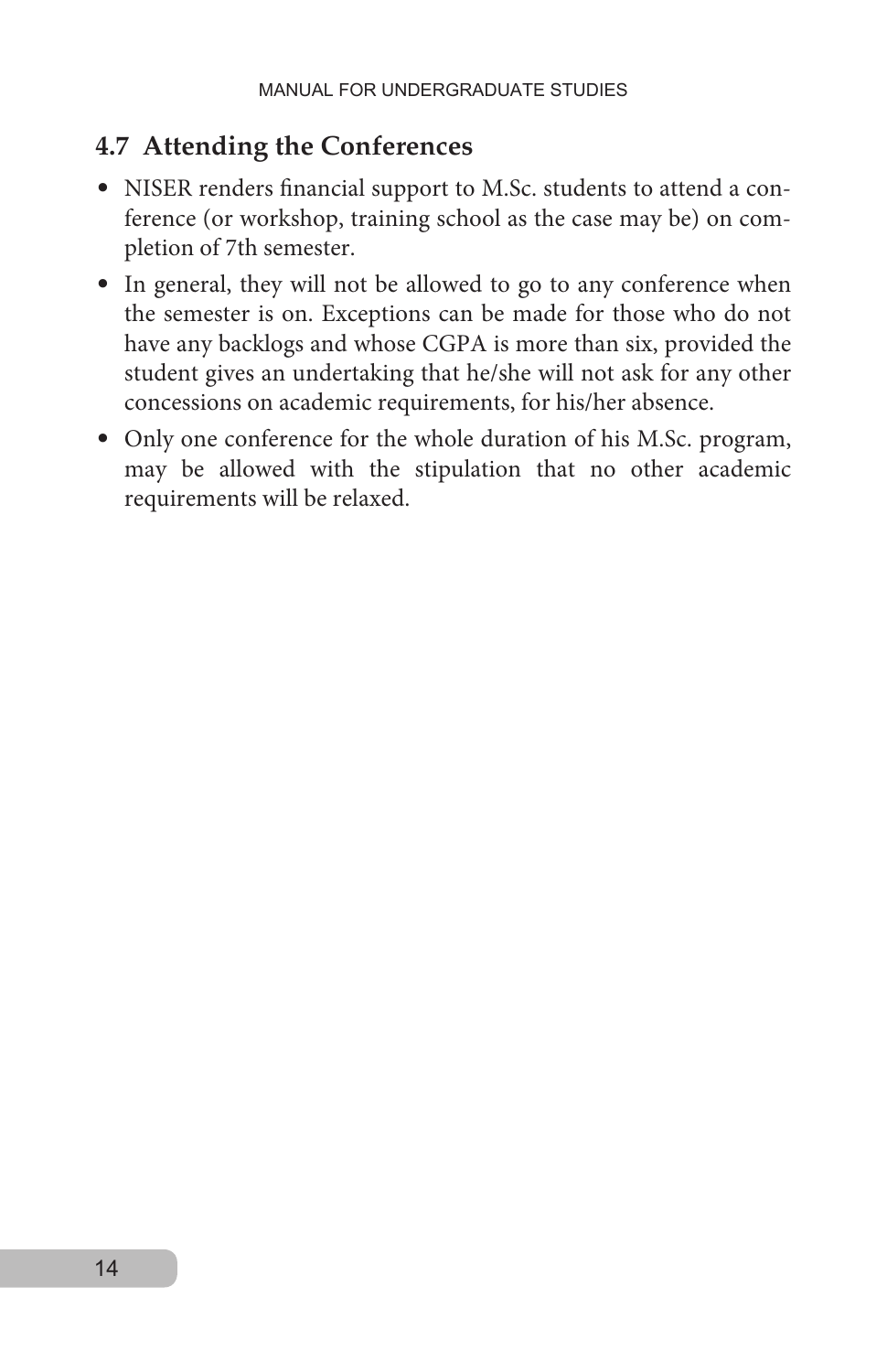# **5 TEACHING**

### **5.1 General Procedures**

- The medium of instruction is ENGLISH.
- **Approval of Courses** -Each course along with its weight in terms of credits is discussed in UGCI as per the procedures laid down by the Academic Council and has to be recommended for approval to Academic Council by UGCI. Only approved courses by Academic Council will be offered during any semester/summer-term.
- **List of Courses** -The list of courses to be offered by a School/ interdisciplinary programme is finalized before the beginning of the semester/summer term by the concerned Chairperson and UGCS, taking into consideration of all the requirements and the recommendations of the standing committees of the Academic Council.
- Each course is conducted by the Faculty with the assistance of the required number of instructors and/or tutors. The faculty is responsible for conducting the course, holding the examinations, evaluating the performance of the students, awarding grades at the end of the semester/summer term and transmitting the grades to the academic section within the prescribed time limit.
- The faculty and tutors for all the courses offered by a School / interdisciplinary programme during the semester / summer term are designated by the concerned Chairperson. If any other School/ interdisciplinary programme is also required to participate in teaching a particular course, the respective Chairperson designates the instructor and /or tutor.
- Auditing of courses -A student may audit a course in addition to the prescribed academic load requirement with the permission of the concerned Faculty. Under this arrangement, the student is simply auditing the course. It should be noted that grades are not awarded for a audit-course.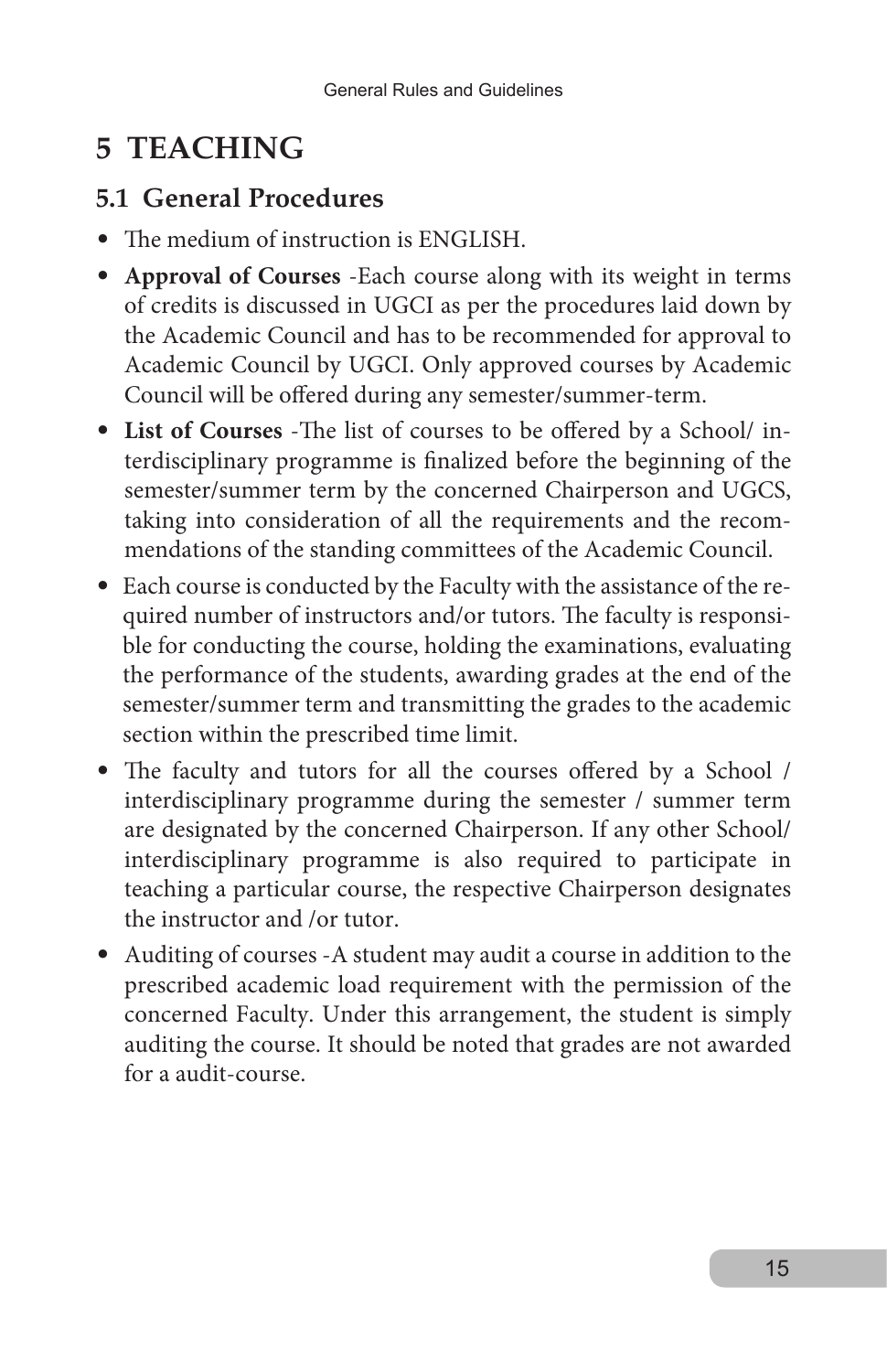# **6 COURSE STRUCTURE**

#### **6.1 Nature of Courses**

In the curriculum of each school, core curriculum or course of study, forms central theme of the school and will be made mandatory for all students of the school to pass. Apart from core courses, school will float a list of elective courses. Students will have choices to choose from the list. Electives have more flexibility in nature. There are mainly two distinct types of courses, viz., lecture courses and laboratory courses. The lecture courses have lectures and tutorials while the laboratory courses have practical sessions.

Besides, the unstructured courses like Projects and Dissertation will also form part of the curriculum. Project is a course wherein a student, under the guidance of an assigned faculty member, is expected to do an in-depth study in a specified area by doing literature survey, understanding different aspects of a research problem and presenting a status report on that area. The scope of Dissertation is very similar to what is stated for the Project.

- Each course has a unique number. It will be assigned by UGCI in consultation with UGCS, after UGCI approves the course.
- The weight of a course in the curriculum is measured by assigning a "credit" to each course.
- The credits associated with the course depend on its structure and the number of contact hours per week assigned for the course.
- The credit associated for each contact hour per week over the semester carries 1credit for Lecture and similarly for Tutorial. Thus a theory course with 2 lectures and 1 tutorial per week will carry 3 credit units.
- Minimum one session with a span of at least 3 hours duration will earn 2 credit points for the student, for a laboratory course.
- Credits are also assigned to courses such as Projects depending on the expected quantum of work on these courses.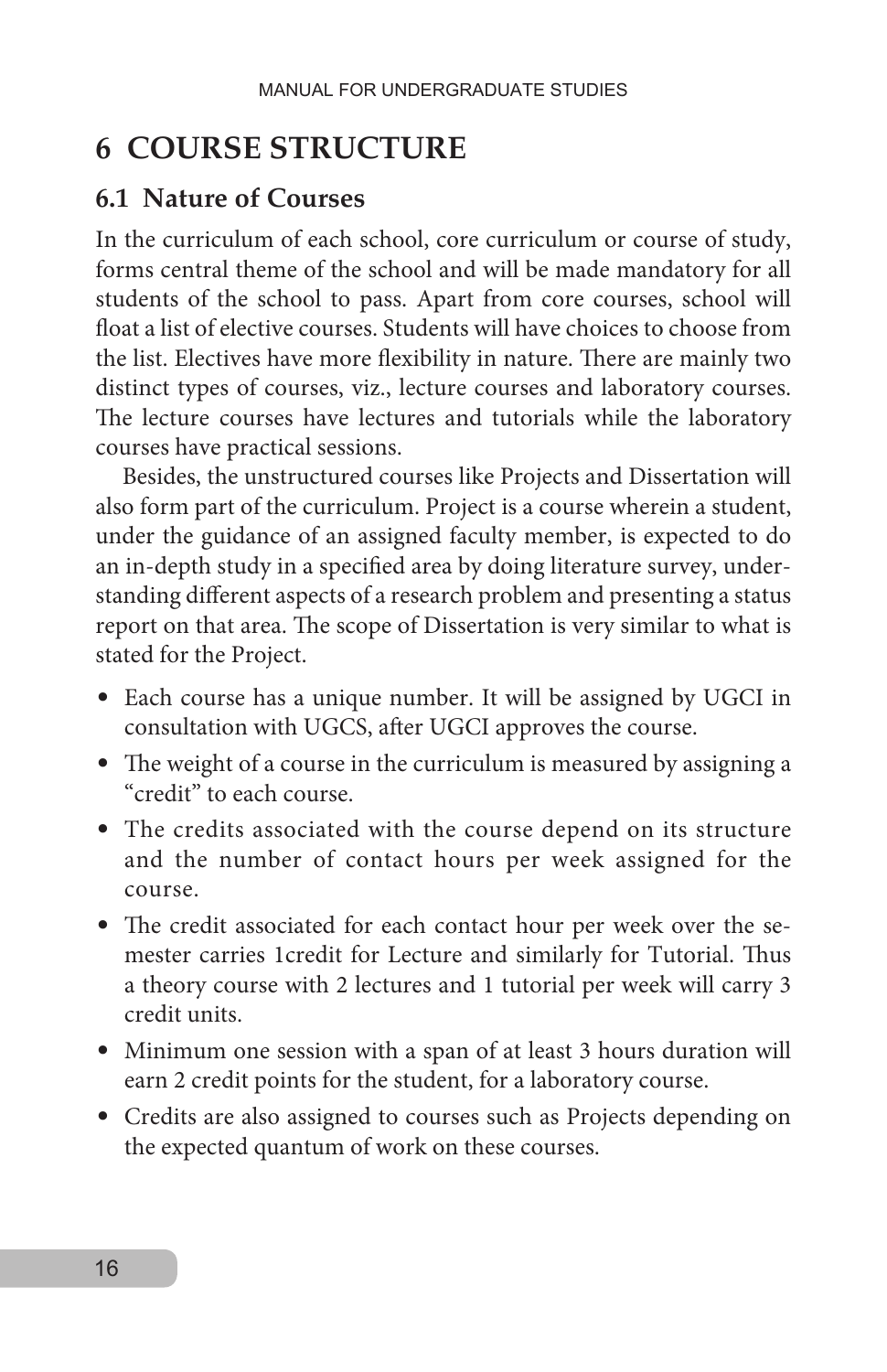# **7 ASSESSMENT**

### **7.1 Attendance**

- Attendance in lectures, tutorials and laboratories is compulsory.
- A student must have 80% attendance in order to be eligible to sit for the end-semester examination. This relaxation already takes care of health and other personal situations and no further relaxation on these grounds may be permitted.
- If there is no end semester examination, as it happens in project course, or some elective course, a student having less than 80% attendance will be given *F*R grade.
- Failure to have 80% attendance may also result in to discontinuation of scholarships being given by the Institute. The decision of Dean, Academic affairs in such matter will be final.

# **7.2 Mode of Evaluation**

It is emphasized that the Institute follows a continuous evaluation system of assessment.

- Theory courses
	- Except for evaluation of Project, all assessments are done internally by the teachers who conduct the course.
	- The core courses of all semesters and the elective courses up to first 6 semesters will have one mid-semester examination and one end semester examination.
	- The end-semester examination will carry a minimum of 40% weightage of the evaluation of a student.
	- Apart from these examinations, the teacher can conduct quizzes/ short tests, tutorials, assignments, laboratory work (if any), makeup examinations (if applicable), etc.
	- It is mandatory for the teacher to declare the evaluation mechanism clearly specifying the breakup he wants to give for quizzes, assignments, and so on to the students on the first day itself.
	- In case the teacher wishes to have any other means of examination other than end-semester examination for elective courses given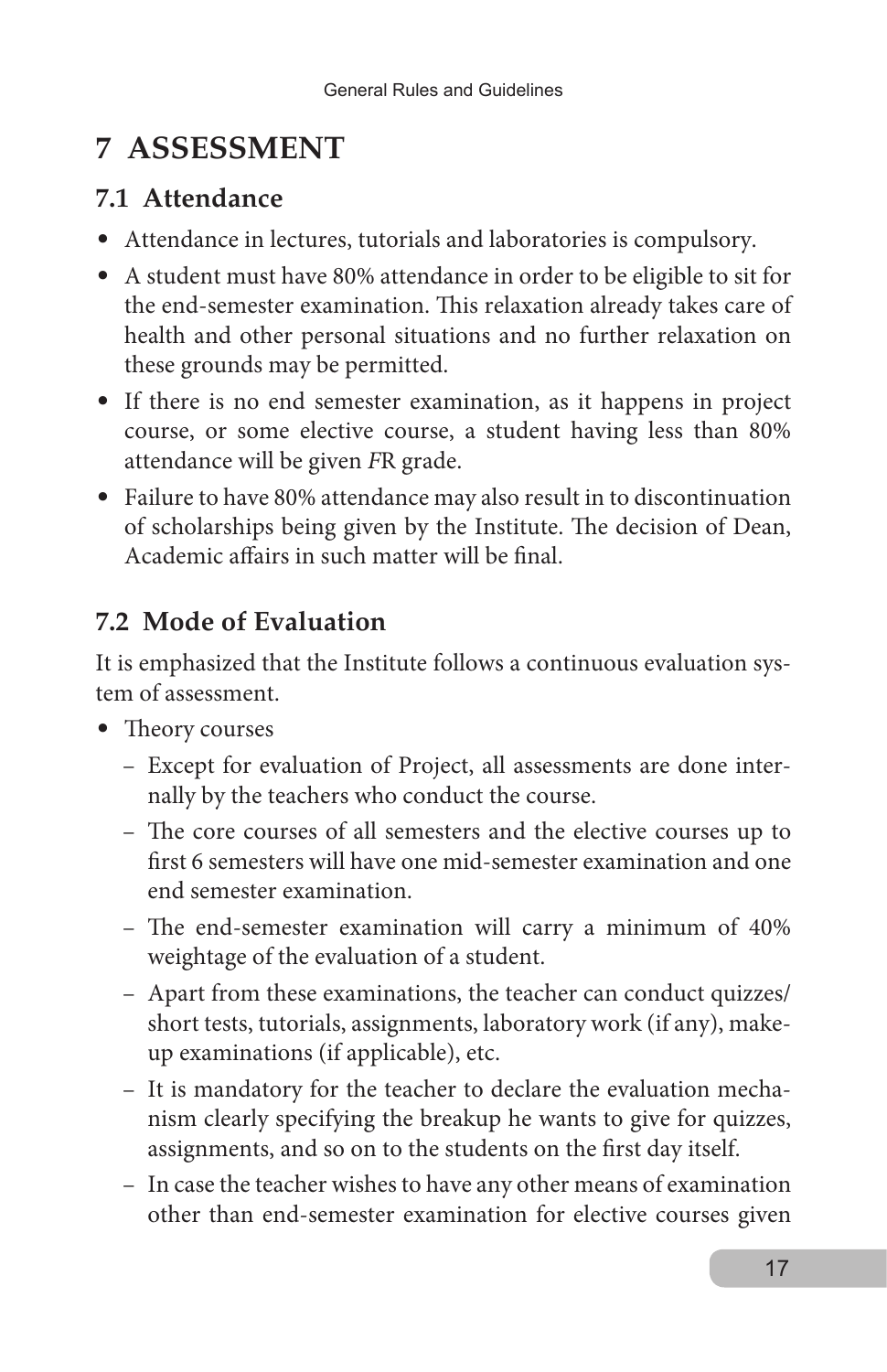after 6th semester, he/she has to notify it to the academic section.

- It is desirable to follow relative grading system (using mean and standard deviation) for core, theory courses.
- Laboratory courses
	- The assessment in a laboratory course will also be based continuous evaluation in practical hours, performance in viva-voce examination and general quality of work during the laboratory hours.

# **7.3 Grading**

- For every course taken by a student he/she is assigned a grade based on his/her cumulative performance in the course during the semester. Typically an instructor evaluates each student out of 100 marks of quizzes, tests, mid-semester and end-semester examinations (or in case of a laboratory courses in the applicable parameters) and converts the marks to a letter grade.
- Each letter grade corresponds to a grade point for calculation of an index known as the Cumulative Grade Point Average (CGPA).
- The letter grades and the corresponding grade point are as follows:

| A A       | 10 |
|-----------|----|
| AB        | 9  |
| <b>BB</b> | 8  |
| ВC        | 7  |
| <b>CC</b> | 6  |
| CD        | 5  |
| DD        | 4  |
| <b>FR</b> | 0  |

In addition, the following letter grades may also be awarded in situations listed against each:

• A student passes a course if he/she has been awarded any grade from DD to AA i.e., a grade with a grade point of 4 or more.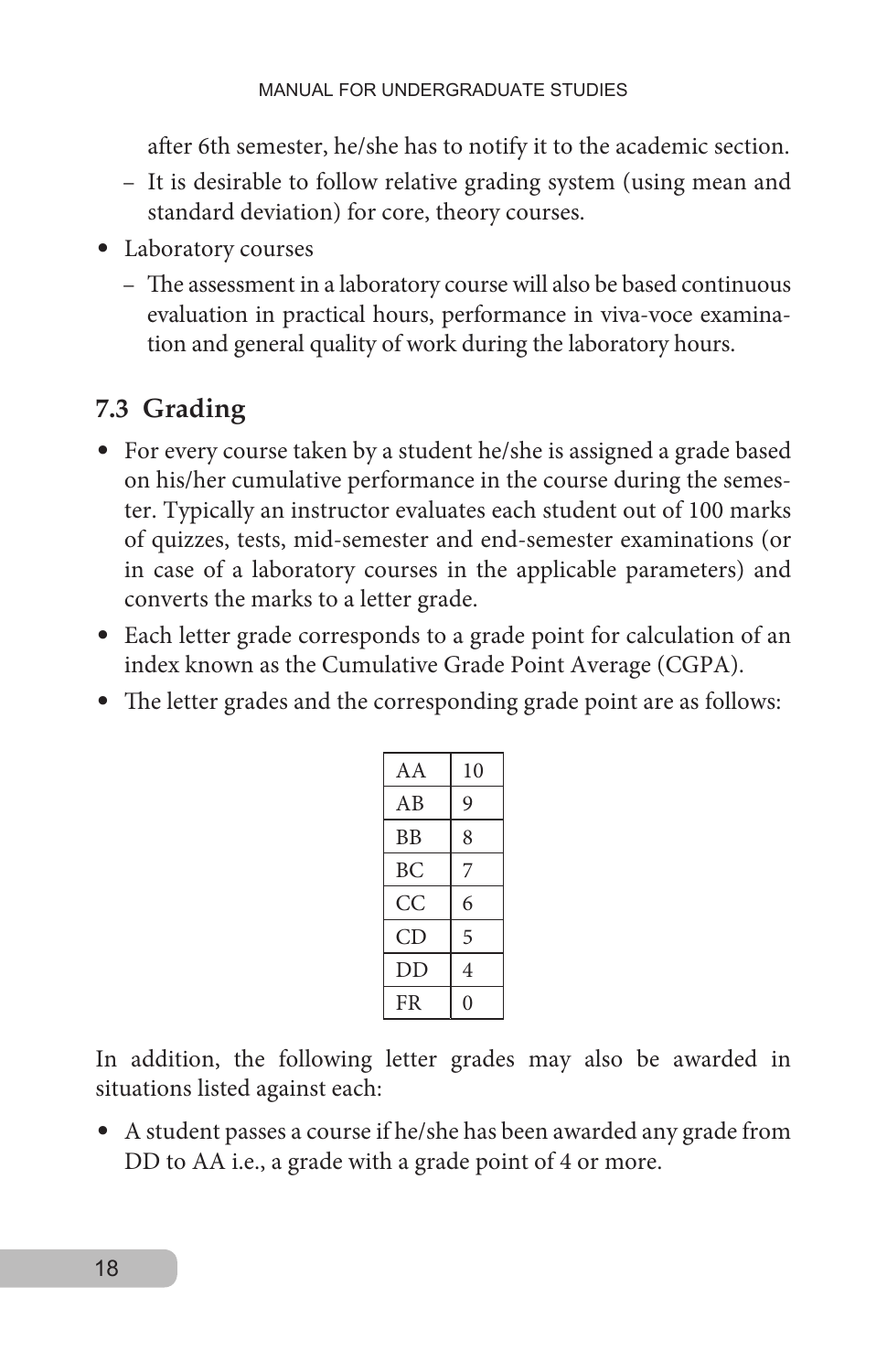- The Grade FR is a temporary grade. If a student gets an FR grade, it means that he failed in the course. If it is a core course he/she has to repeat the course. If it is an elective course, he/she can, if he wishes can replace this course with any other elective course in consultation with his/her faculty advisor and UGCS convener.
- The Grade FR will continue to appear in the semester grade cards or transcripts until he/she improves it to get a better grade either in the same course or its replacement.
- Once he/she changes his FR into any other better grade, this FR will not be taken into account in computing the CGPA.
- **II or Incomplete Grade:** Only students with a satisfactory and complete in-semester record like quizzes, assignments, but who has missed the end-semester examination for medical reasons or for a valid reason acceptable to the Dean (such as death of a parent or a sibling) may be awarded II grade. That is to say that an II grade is not awarded simply because a student has failed to appear in examination(s).
- An II grade must, however, be converted by the teacher into an appropriate letter grade by giving make-up examination and communicated to the Academic section by the last date specified in the academic calendar. Any outstanding II grade after this date shall be automatically converted into the FR grade.

# **7.4 Cumulative Grade Point Average (CGPA)**

- The performance of a student in the Institute at any point of time is indicated by a number called CGPA.
- The CGPA is calculated by the following steps:
	- 1. Multiply the total credit of each course  $(C_i)$  by the grade point  $(g_i)$ ;
	- 2. Add up the total of Item 1 for all courses taken;
	- 3. Add up the total of credits of all the courses taken;
	- 4. CGPA is the ratio of the number obtained in Item 2 to that in 3, i.e.,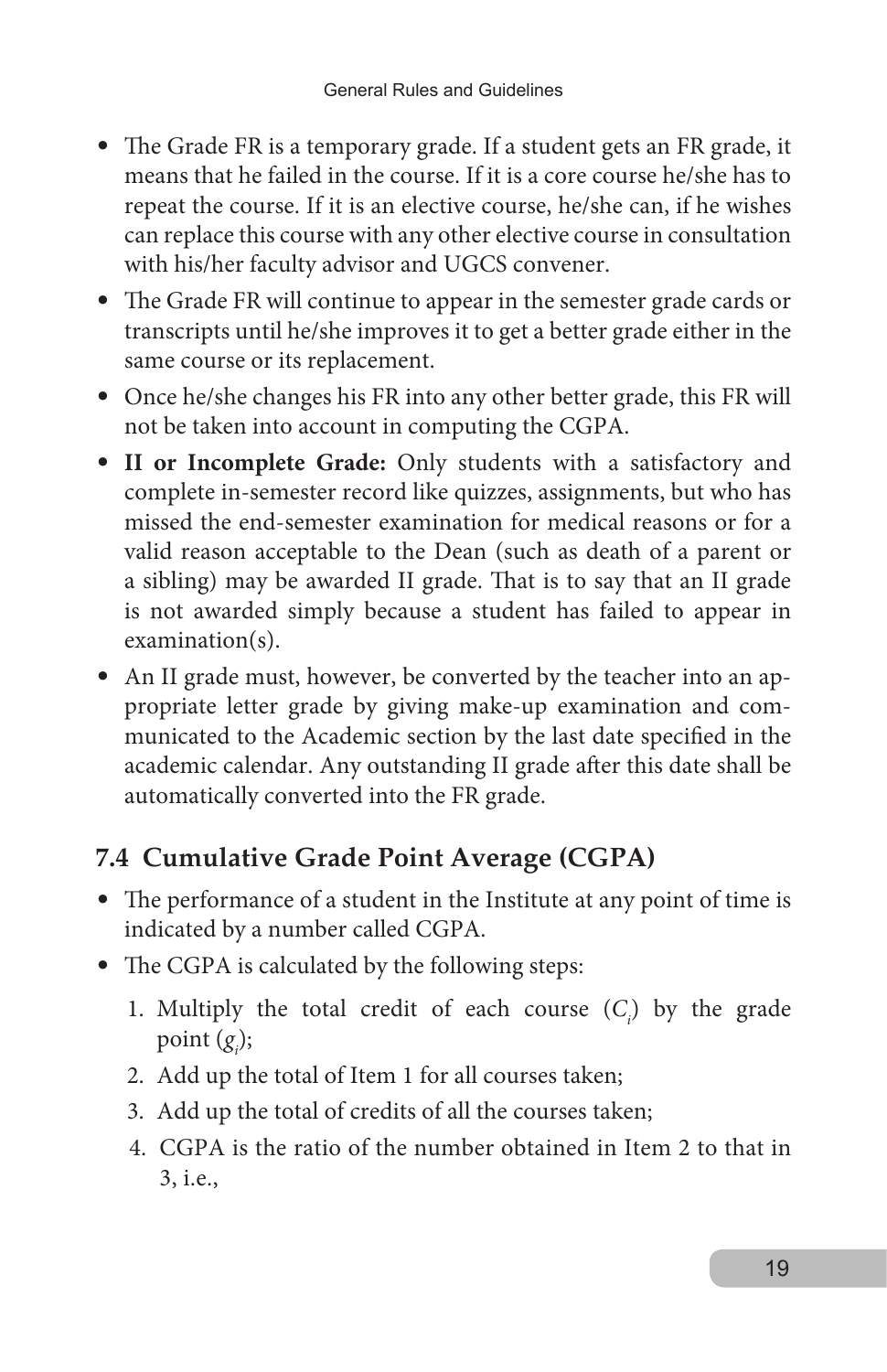$$
CGPA = \frac{\sum_{i} C_{i} g_{i}}{\sum_{i} C_{i}}
$$

#### **7.5 Semester Grade Point Average (SGPA)**

An index similar to CGPA is calculated considering only the courses taken during a particular semester. This index SGPA is calculated following the same steps as for CGPA. The grade card of a student at the end of every semester will contain the SGPA of that semester and the CGPA till then.

| Course      | $C$ redits $(C)$ | Grade obtained | Grade point $(g)$ | $C \times g$ |
|-------------|------------------|----------------|-------------------|--------------|
| Physics     |                  | <b>BB</b>      |                   | 24           |
| Chemistry   |                  | BC             |                   | 21           |
| Mathematics |                  | AB             |                   | 27           |
| Biology     |                  | <sub>CC</sub>  |                   | 18           |
| Physics Lab |                  | AA             | 10                | 20           |
| Total       | 4                |                |                   |              |

The following table illustrates calculation of SGPA:

*SGP*A =110*/*14 = 7*.*85

CGPA and SGPA are calculated only to the second place of decimal, the figure in the second place is rounded off to the next higher digit if the digit in the third place is 5 or more.

#### **7.6 Semester Grade Report**

- Teacher, will generally permit a student to get back his/her answer scripts in a test, quiz or a mid-semester examination.
- It is mandatory for the teachers to evaluate the end-semester examination within 72 hours after the end-semester examination.
- It is mandatory on the part of the teachers to show the corrected quizzes, assignments, mid-semester and end-semester examination answer scripts to the students.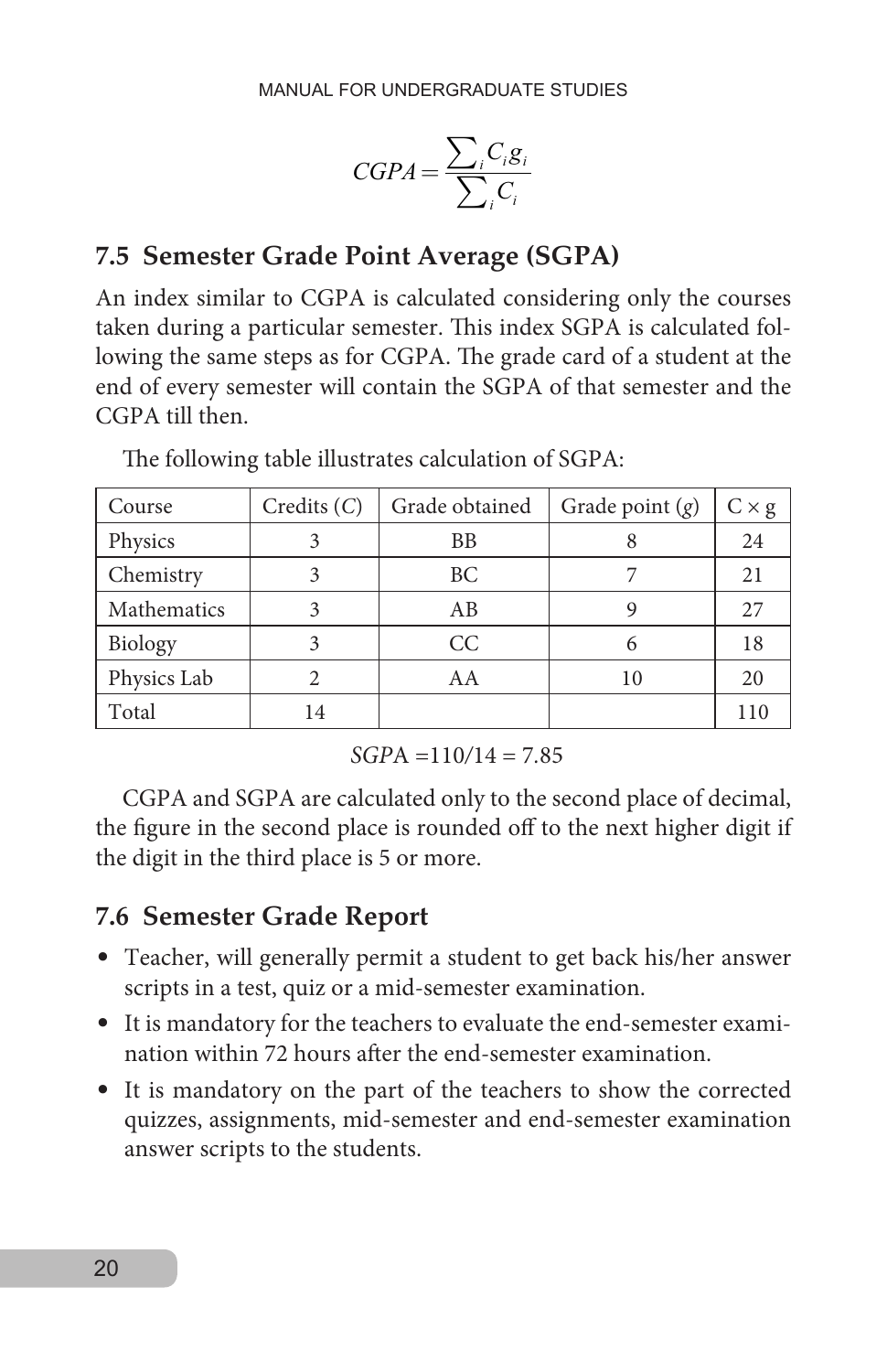- Disagreement on evaluation has to be sorted out between the instructor and the student before the student has taken the answerscript back with him/her.
- If the disagreement persists, it can be referred to the Dean for redressal.
- As grades are awarded to individual student after taking into consideration of the marks obtained by all students in the course, the teachers should not show the grades to the students.
- The Grade sheet will be prepared by the Academic section and it will be announced in the Notice Board of the Academic section within a 5 working days after the end of last examination of the examination schedule.
- After all the grades are announced, a semester grade report containing all the grades, SGPA and CGPA will be issued in the Academic section and will be mailed to the parents/guardians.
- The teacher must retain all end-semester answer books for a period of six months after the conclusion of the examination. The answer books may be destroyed thereafter.
- The teacher must keep the in-semester record of all the students in a course for at least one year after completion of the course.
- The grades of a student may be withheld if he/she has not paid his/ her dues, or if there is a case of indiscipline pending against him/her, or for any other reason that deemed fit by any standing committee like Disciplinary Action committee.
- Once the on-line system is in place, a student may also see his/her academic status including grades therein.

# **7.7 Examination Pattern**

Examination Pattern for the elective courses from  $7<sup>th</sup>$  semester onward:

- As far as possible assessment of these courses should also be similar to the other compulsory courses.
- However, if the teacher is of the view that mid semester/end semester examinations can be replaced with evaluation of reports/term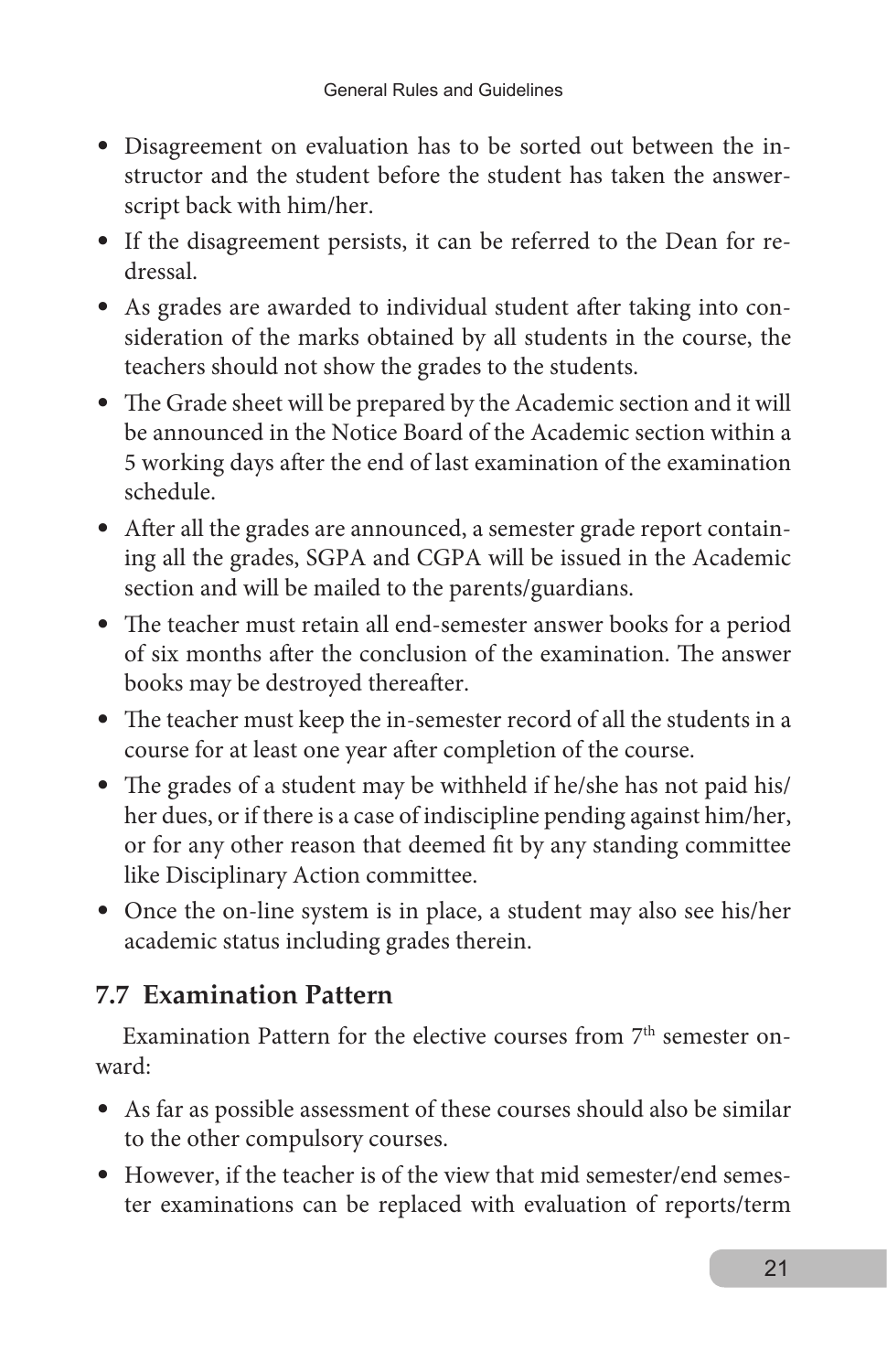papers followed by oral presentations by the students it can also be done. He needs to inform the academic section well in advance.

### **7.8 Academic Load**

- Students with CGPA of 8.5 or above may be permitted to take one course per semester as overload subject to time table constraints.
- The students CGPA and SGPA will be calculated considering the overloaded course as any other course.
- See also 4.2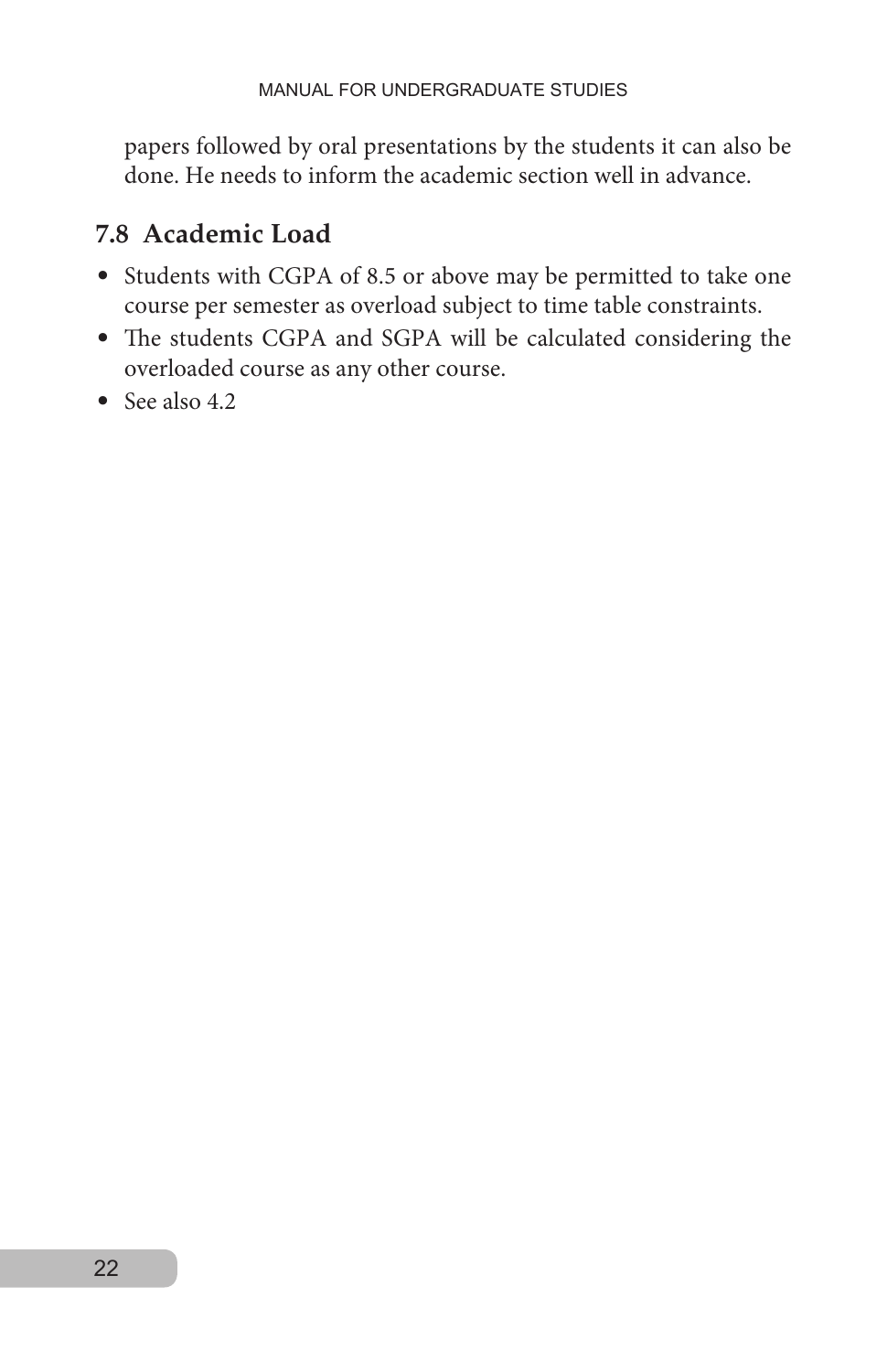# **8. PROJECTS**

### **8.1 Projects Allotment**

- Project work is carried over as a course work in NISER. The tenure and number of credits allotted to project work vary with the school.
- Likewise, the maximum numbers of students that are to be guided by one faculty member vary with the school.
- Project work can be on one continuous theme throughout the program or fragmented with the on-going semesters. In any case the project done in the 5th year should be continuous.
- A thesis embodying the work done during his  $5<sup>th</sup>$  year will be submitted at the end of 5<sup>th</sup> year in the prescribed format.
- The students can approach the faculty members depending on their interest and give a preference list to the UGCS convener at the beginning of the semester.
- The UGCS convener circulates the list to the faculty members. He convenes a faculty meeting and a decision is reached. The list will be circulated by the UGCS convener to the students.
- It is noted that assigning a guide to each student of the school is mandatory on the part of the school.
- It is helpful to point out that the preference of a student should be based on the merit of the student.
- The change of Guide is not encouraged.

# **8.2 Evaluation of Projects**

- All the components of the evaluation of projects including the presentation should be completed before the date of announcement of Grades of the semester.
- The marks apportioned for the execution of the project and the presentation of the project may vary with the school. But the conduct/ study of the project including the preparation of the project report should be given at least 50% measure.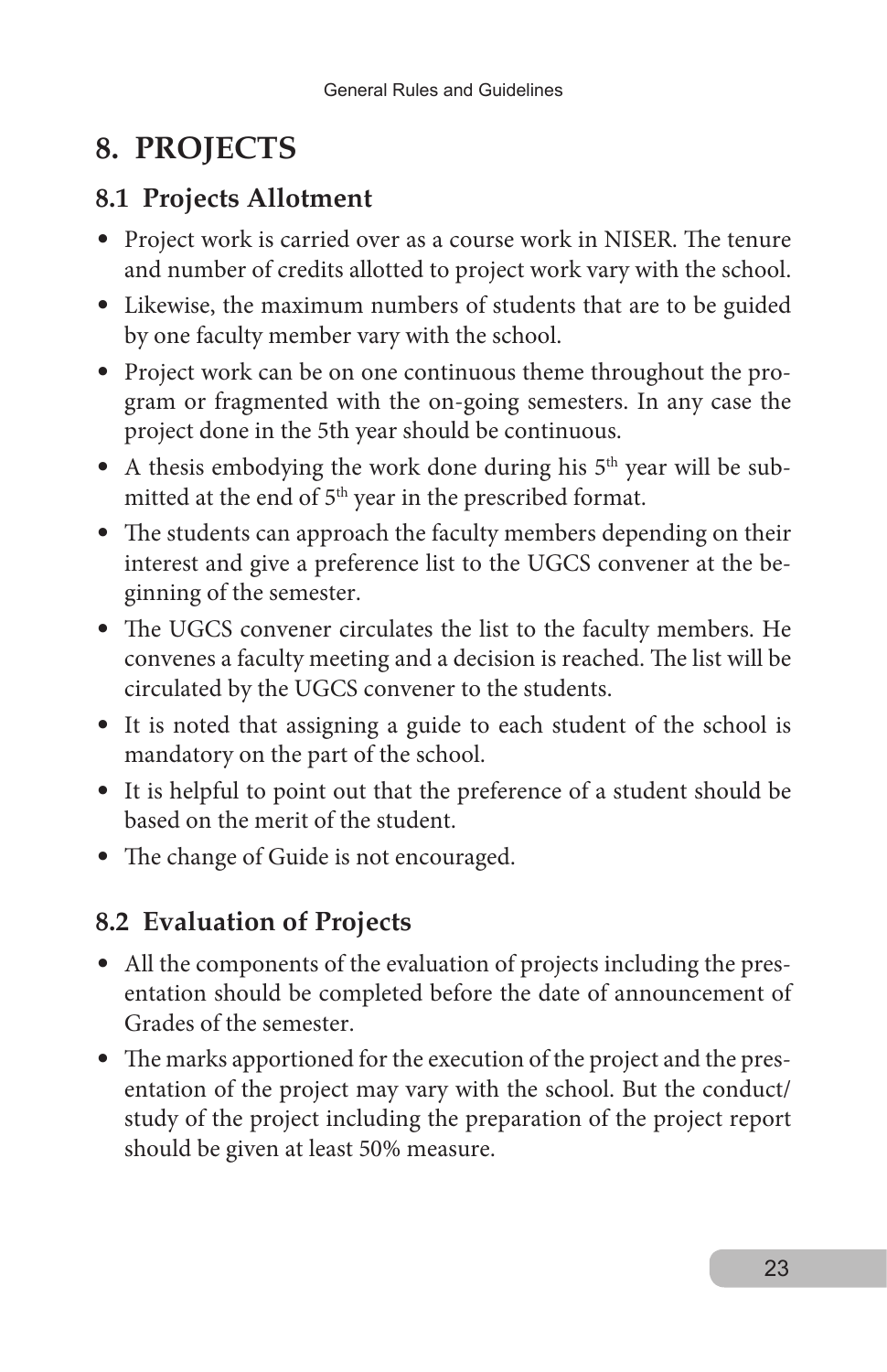- The project report will be evaluated by a 2 member committee comprising the Project Guide and a faculty member (preferably working in the area), nominated by the UGCS convener.
- The scheduling and the conduct of the presentation of projects will be done by UGCS convener or by some faculty member assigned for this job.
- The schedule for the presentation can be after the end semester exams are over, but not during period when mid/end semester exams are slated to be held.
- The oral presentation will be evaluated by all the faculty whoever wish to do among those who are present during the seminar and an average is taken. At least half of the faculty of the school is expected to be present in the presentation.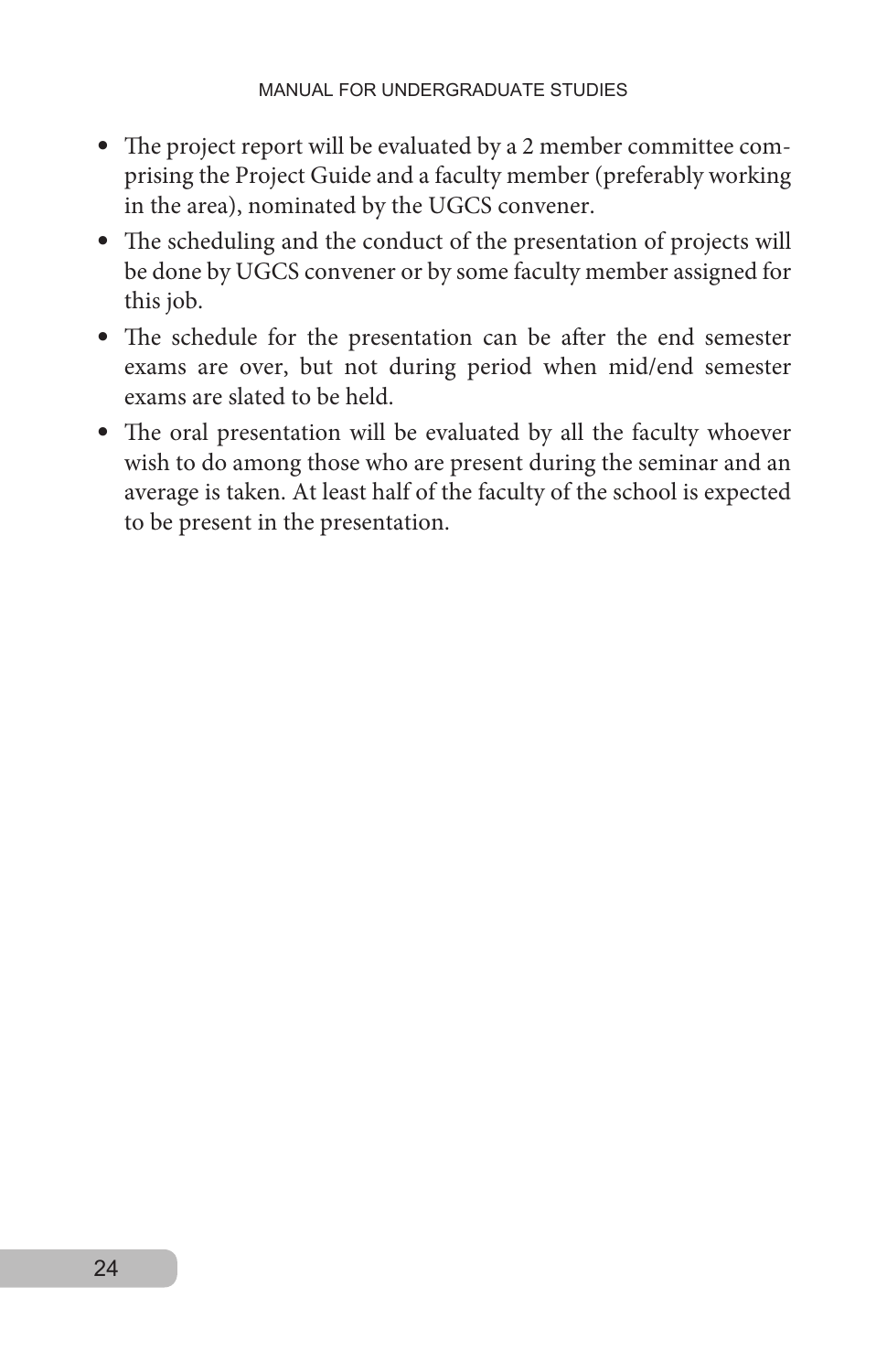# **9 INADEQUATE ACADEMIC PERFORMANCE**

The academic performance of each undergraduate student is reviewed by UGCS at the end of a regular semester and is considered inadequate if his/her SGPA /CGPA is 4.5 or below. Such a student is termed "academically deficient" and he will be placed on Academic Probation, or his/her academic programme may be terminated, as the case may be.

# **9.1 Academic Probation**

A student is strictly warned and placed on academic probation if his/ her SGPA and/or CGPA at the end of a regular semester are as follows:

 $SGPA \leq 4.5$  and/or  $CGPA \leq 5.0$ 

His / Her parents will be informed immediately.

# **9.2 Scholarship**

- All students are eligible to get Inspire Scholarship sponsored by Department of Science and Technology (DST), Government of India.
- The continuation of the scholarship after two semesters will depend solely on the academic performance of the student. Only those students whose CGPA is more or equal to 6.00 will continue to avail the Inspire fellowship.
- If the CGPA falls below 6.00, the scholarship will be suspended. However, the scholarship will be reinstated if his CGPA improves to be more or equal to 6.00.
- For the SC, ST students the entire suspended scholarship will be dispersed once their CGPA reaches 6.00.

# **9.3 Termination of Programme**

The programme of a student will be terminated by Academic Council if his/her case falls in any one of the following:

• The student is on Academic Probation and fails to secure a minimum CGPA of 4.00 after the 2nd semester.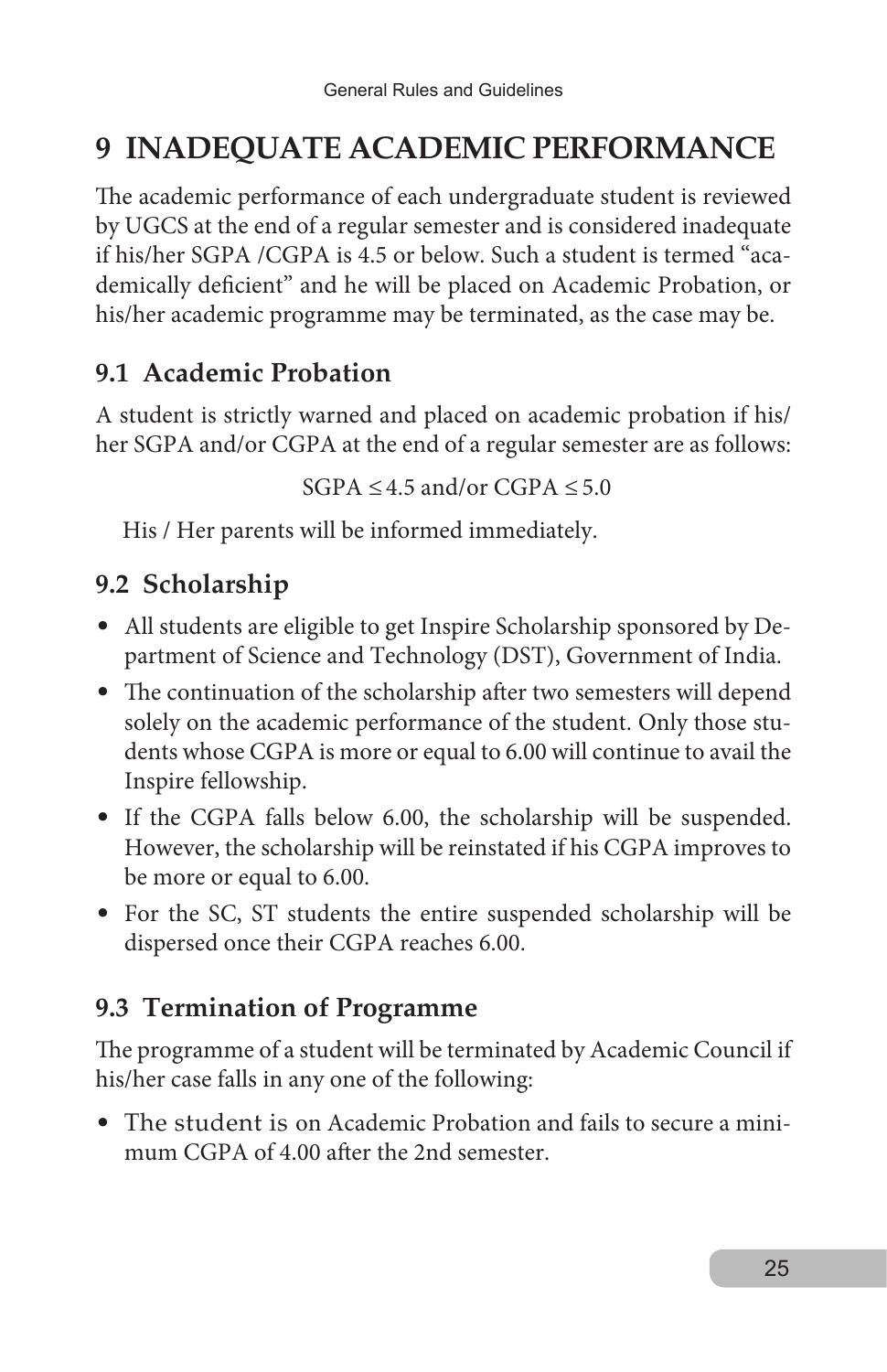- The student is absent without authorized leave of absence for a major part of the semester and does not appear in the end-semester examination of the courses in which he/she is registered.
- The student fails to report and register by the last date of registration without any bona fide reason.
- The student involves himself/herself, in violation of the code of conduct, in ragging, etc. and the Disciplinary Action Committee of Students (DACS)/a special Institute committee makes a recommendation to that effect.
- Maximum number of FR grades a student can get for a given course. Apart from the first appearance of a course irrespective of compulsory or elective another two attempts at the maximum (that is excluding first attempt) can be allowed. To elaborate, in the event that someone gets an FR in an elective course, we allow them to credit twice at the maximum either same course or some other elective in lieu of the course.
- Maximum backlog a student can accumulate in a given semester is to the tune of 12 credit points.
- At any given point of time during his tenure, a student can have backlogs of courses to the tune of 24 credits at the maximum.
- Maximum duration that a student can spend is seven years, including the semester leave a student availed on medical grounds or otherwise.

It is noted that at the time of admission an undertaking is taken from the student that he knows the rules in regard to the termination of programme for want of sufficient CGPA.

# **9.4 Reduced Academic Load**

A student placed on warning or academic probation will be permitted a reduced load up to a minimum of 12 credits. However, the courses for which he/she registers will be decided by UGCS considering the input obtained from the Faculty Advisor, Chairperson of the School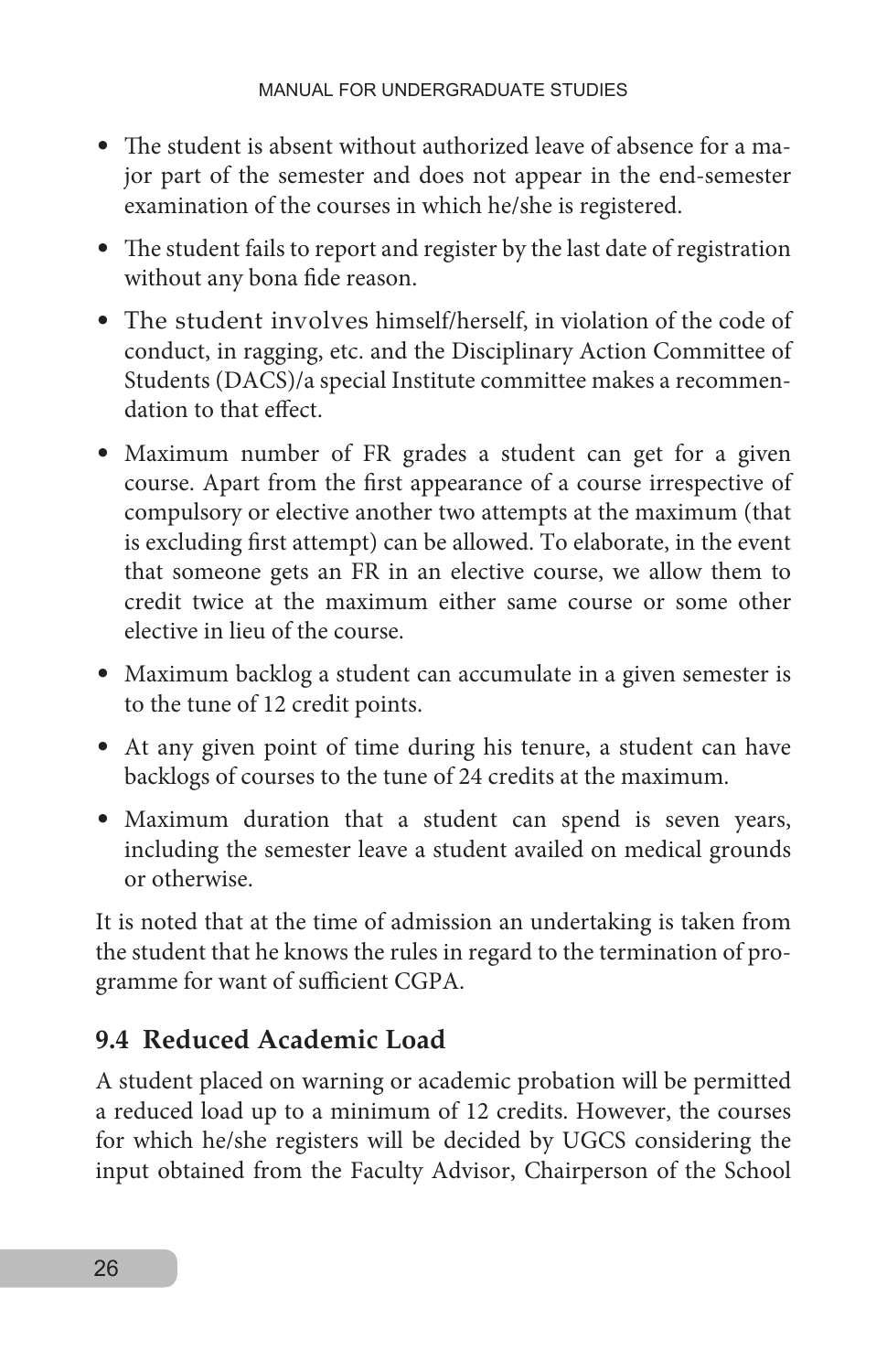concerned, and Counselling Service. The parents/guardian of such a student will be kept informed of his/her progress.

# **9.5 Appeal Against Termination**

A student whose programme is terminated on account of inadequate academic performance or otherwise has the right to appeal to the Chairman, Academic Council for reconsideration. While making the appeal against termination, he/she is expected to give reasons for his/ her poor academic performance and/or to explain why his/her position merits reconsideration along with supporting documents. The Academic Council shall take a final decision after considering all the available inputs. However, the Academic Council will not entertain any further appeal for review unless substantial additional information is brought to its notice.

# **9.6 Mid-semester Recess and Vacation**

Undergraduate students are entitled to avail the mid-semester recess and vacation as specified in the Academic Calendar.

# **9.7 Leave of Absence (Short-term Leave)**

Leave of absence shall be discouraged for all registered students. However, the following rules govern the leave of absence during the session:

- Application for leave of absence should be addressed to the Chairperson, UGCI and submitted to the Academic section with a medical certificate, if applicable.
- It should be routed through Convener, UGCS, if the student is attached to a school. Otherwise it should be sent to the Academic section for favor of signature and approval from the Chairperson, UGCI.
- Students should have a minimum of 80% attendance to complete a course. A student having less than 80% attendance will not be allowed to sit for the End-Semester examination.
- The maximum number of days (including the weekends and Institute holidays) that can be availed at a stretch will be 15days on medi-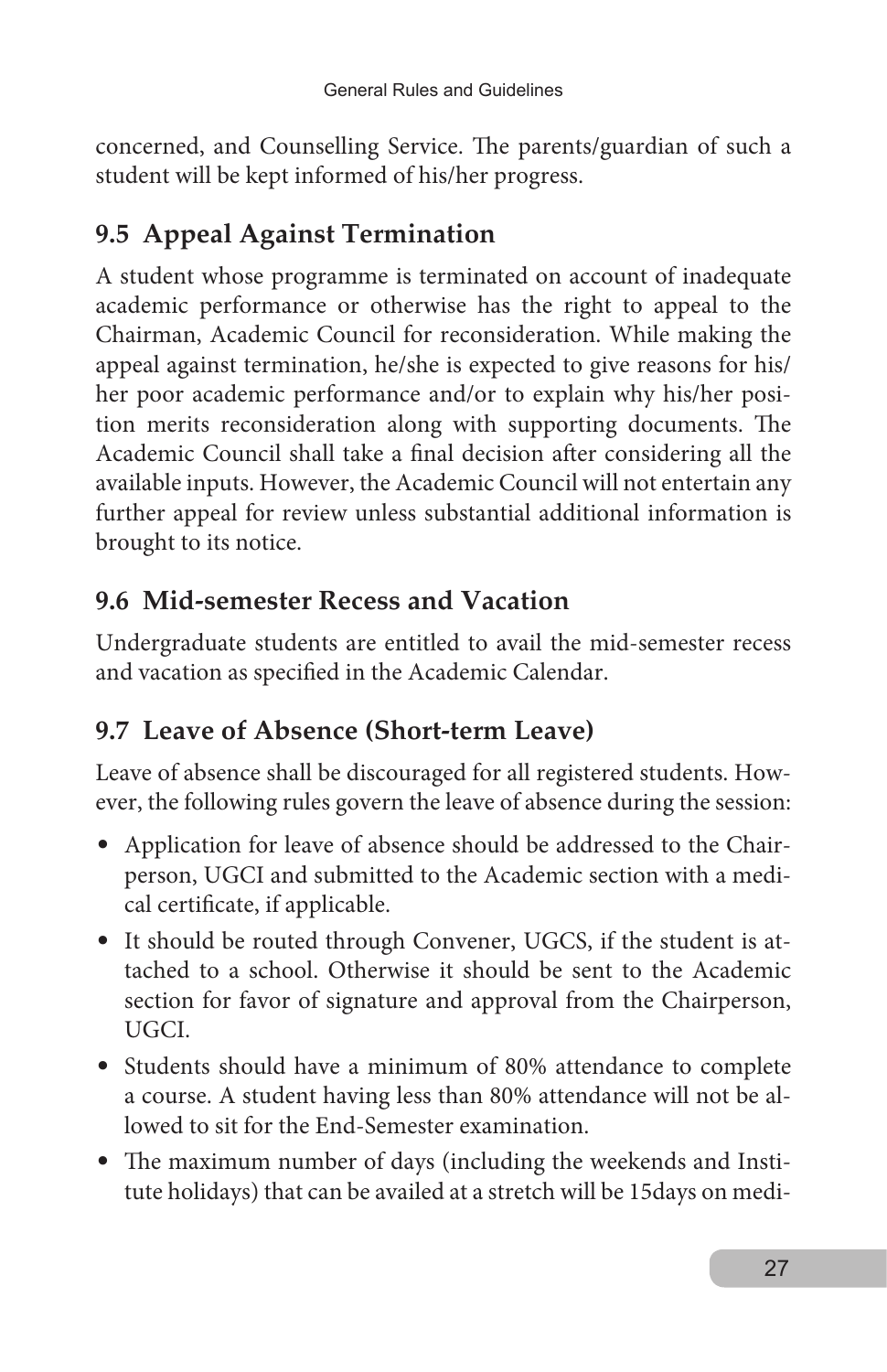cal grounds and 7 days for any other valid reasons. If the number of days extends more than 15, then one has to seek for a temporary withdrawal for a semester.

- Dean, Academic Affairs can waive the above two rules in extraordinarily deserving cases, on recommendation of the Chairperson, UGCI, routed through Convener, UGCS.
- Leave must not usually be availed of without prior approval of the UGCI.

### **9.8 Leave of Absence (Long-term Leave/Temporary Withdrawal)**

- A student is not normally allowed to withdraw from the academic programme temporarily and is expected to complete his/her studies without any break.
- However, for bona fide reasons and/or in exceptional circumstances, a student may be allowed to withdraw temporarily on leave of absence at the discretion of Academic Council for an extended period.
- Such leave of absence(s) shall ordinarily not exceed one semester with or without break during the entire period of the academic programme.
- During this period students are not entitled to avail any scholarship/ financial assistance which is normally given.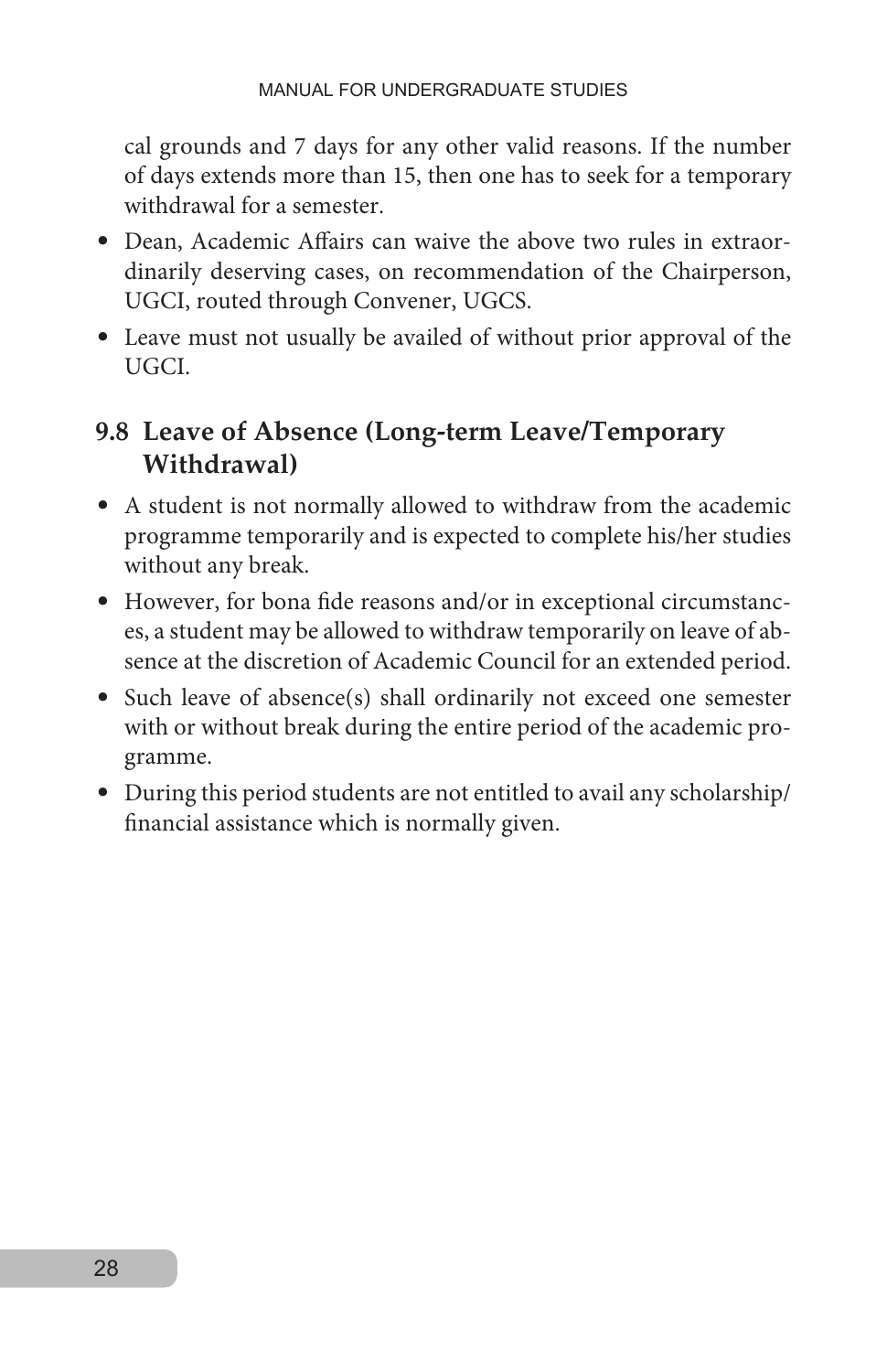# **10 GRADUATION REQUIREMENT**

A student shall be deemed to have completed the graduation requirements, if the student has

- 1. Passed all prescribed courses and acquired a total of 240 credits.
- 2. Attained the minimum CGPA (Cumulative Grade Point Average) namely 5.00;
- 3. Attended at least 80% of total number classes in course;
- 4. Satisfied minimum academic and residence requirements;
- 5. Satisfied all requirements specified by the concerned school;
- 6. Satisfied all requirements specified by the Academic Council and Ordinances.

In addition, the student must have paid all the dues to the institute and must have no pending case of indiscipline.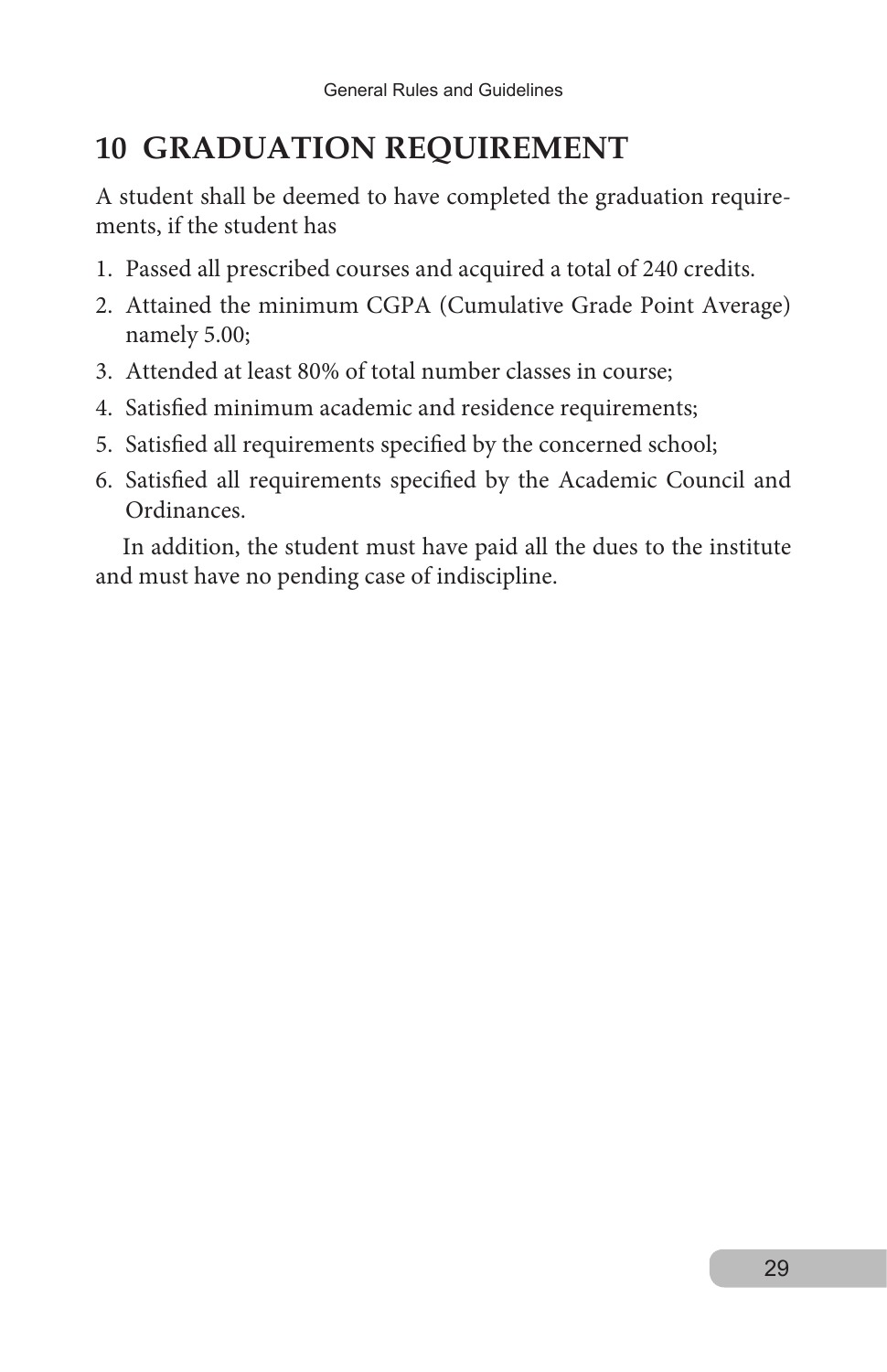# **11. PROJECT WORK FOR EXTERNAL STUDENTS**

- Students not belonging NISER, should not be allowed to do project work when the semester is on.
- Summer projects could be allowed for both internal as well as external students on the basis of willingness of the prospective supervisors with the knowledge and approval of the UGCS. All requests are to be sent to the UGCS for approval and record.
- Due to lab, space and other constraints, it is desirable that the school recommends a cap for the number of students a faculty can guide at a given point of time. Moreover, each school should have an appropriate methodology in selecting/screening the students which will subsequently be approved by the Dean, Academic Affairs.
- The supervisor is expected to oversee that the student follows rules and regulations of the NISER in its premises and take care that no misconduct on the part of the student in labs, class rooms and so on.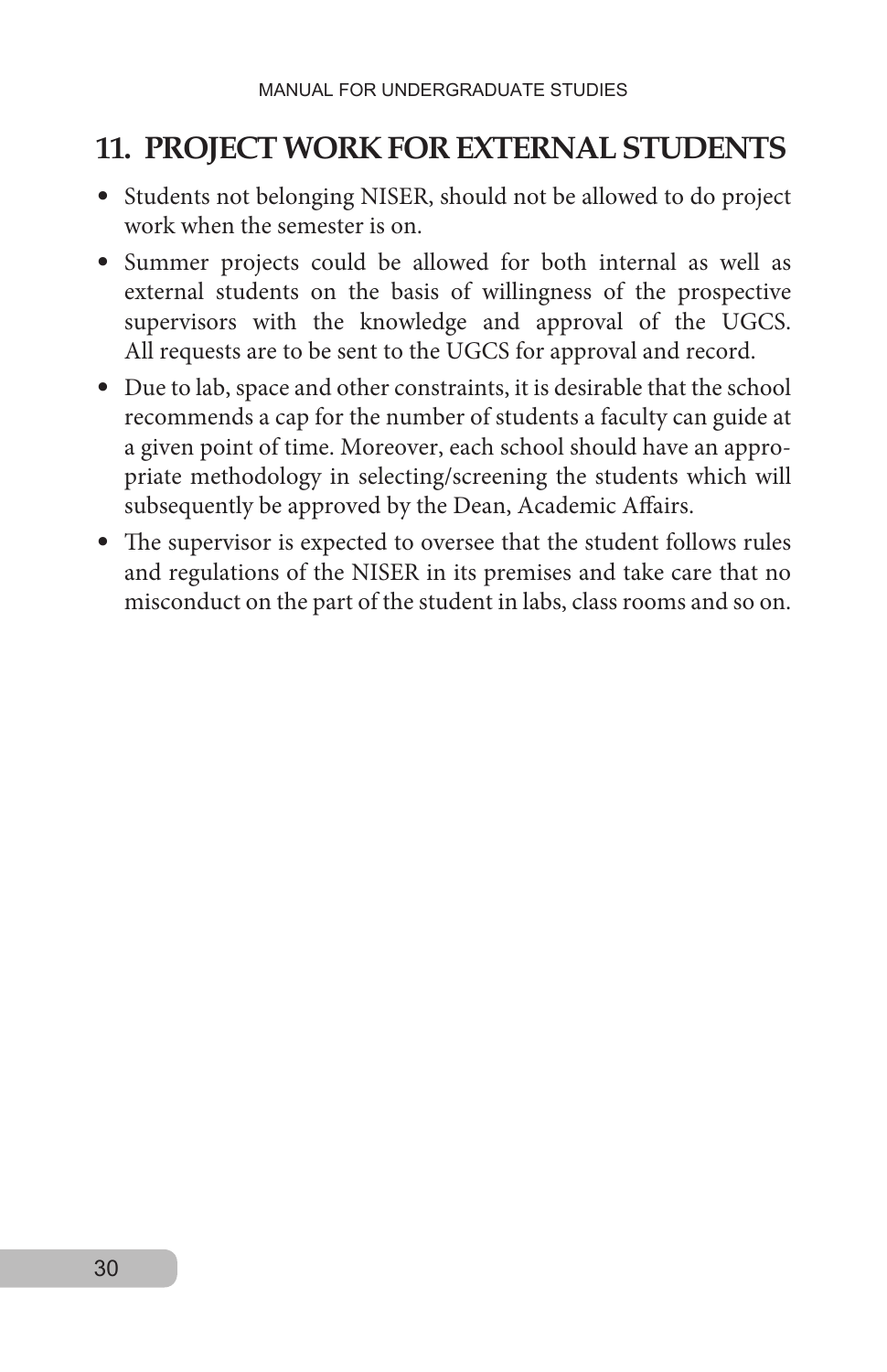# **12 CODE OF CONDUCT**

- Each student shall conduct himself/herself in a manner befitting his/ her association with an Institute of national importance. He/she is expected not to indulge in any activity which is likely to bring down the prestige of the Institute. He / She should also show due respect and courtesy to the teachers, administrators, officers and employees of the Institute, and good neighborly behavior to fellow students. Due attention and courtesy is to be paid to visitors to the Institute and residents of the Campus.
- Lack of courtesy and decorum, unbecoming conduct (both within and outside the Institute), wilful damage and/or removal of Institute property or belongings of fellow students, disturbing others in their studies, adoption of unfair means during examinations, breach of rules and regulations of the Institute, noisy and unseemly behavior and similar other undesirable activities shall constitute violation of the Code of Conduct for students.
- Ragging in any form is strictly prohibited and is considered a serious offense.

# **12.1 Disciplinary Actions and Related Matter**

- Violation of the Code of Conduct shall invite disciplinary action which may include punishment such as reprimand, disciplinary probation, fine, debarring from examinations, withdrawal of scholarship and/or placement services, withholding of grades and/or degrees, cancelation of registration and even expulsion from the Institute.
- The teacher of a course shall have the power to debar a student from the examination in which he/she is detected to be using unfair means. The Instructor/Tutor shall have the power to take appropriate action against a student who misbehaves in his/ her class.
- The Chief Warden of the hostels has the power to reprimand, impose fine or take any other suitable measure against a resident who violates either the Code of Conduct or rules and regulations pertaining to the concerned Hall of Residence.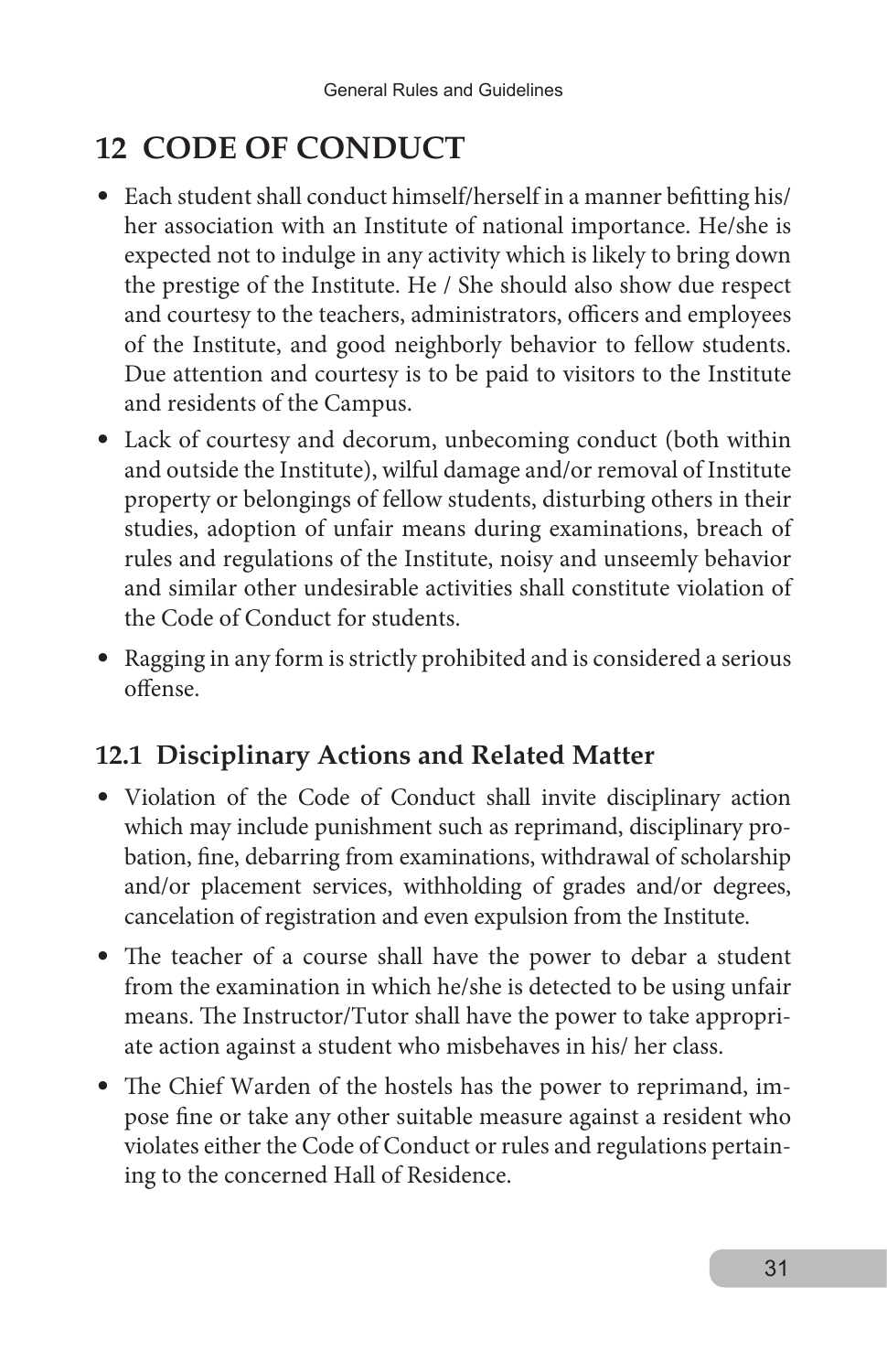- Involvement of a student in ragging may lead to his/her expulsion from the Institute. The Disciplinary Action Committees of Students (DACS) investigates alleged misdemeanors, complaints, etc. and recommends a suitable course of action. Violation of the Code of Conduct by an individual or of a group of students can be referred to this committee by a student, teacher or other functionary of the Institute.
- In very exceptional circumstances, the Chairman, Academic Council may appoint a special committee to investigate and/or recommend appropriate action for any act of gross indiscipline involving an individual or a number of students, which, in his/her view, may tarnish the image of the Institute.
- The recommendation for any action, including expulsion of a student from the Institute, shall be referred to the Academic Council for its final decision. A student who feels aggrieved with the punishment awarded may, however, appeal to the Chairman, Academic Council stating clearly the case and explaining his/her position, and seeking reconsideration of the decision.
- The Academic Council may not recommend a student, who is found guilty of some major offense, to the Board of Governors for the award of a degree/diploma/certificate even if he/she has satisfactorily completed all the academic requirements.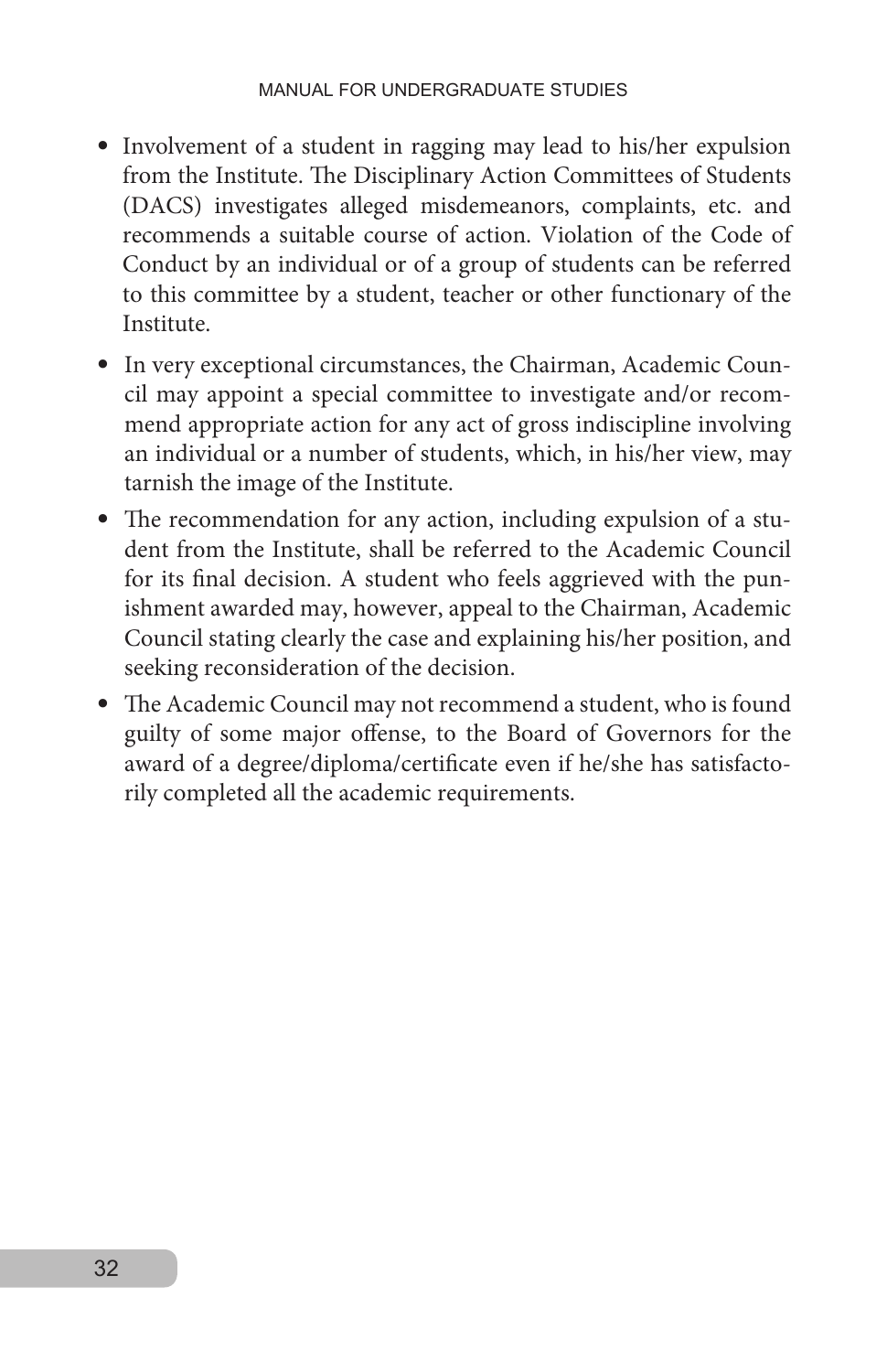# **13 GENERAL**

#### **13.1 Seminars**

- There are 2 types of seminars that are conducted presently in the schools.
	- 1. Weekly seminars by the faculty of NISER, or experts from outside.
	- 2. Student seminars

The student seminars are basic in nature and organized by the students.

- It is desirable to have an In-Charge for the weekly seminars in each school.
- A faculty member may suggest a name to the In-Charge and it will be discussed in the Faculty meeting of the school.
- In a semester, the institute will fully support the visit of not more than 2 visitors from outside NISER, but within India.
- The speakers are expected to be eminent and their visit should prove to be useful to both faculty and the students.
- The proposer should seek the approval from the Director through Chairperson before sending any official communication.
- It is desirable that the Chairperson sends the invitation once the Director approves the proposal.

# **13.2 Colloquium**

- Any faculty member can bring the names of eminent scientists and outstanding speakers to the notice of the chairperson for giving a colloquium series in NISER.
- It is to be noted that the speakers should be able to inspire students to pursue science and help realize the beauty and relevance of science.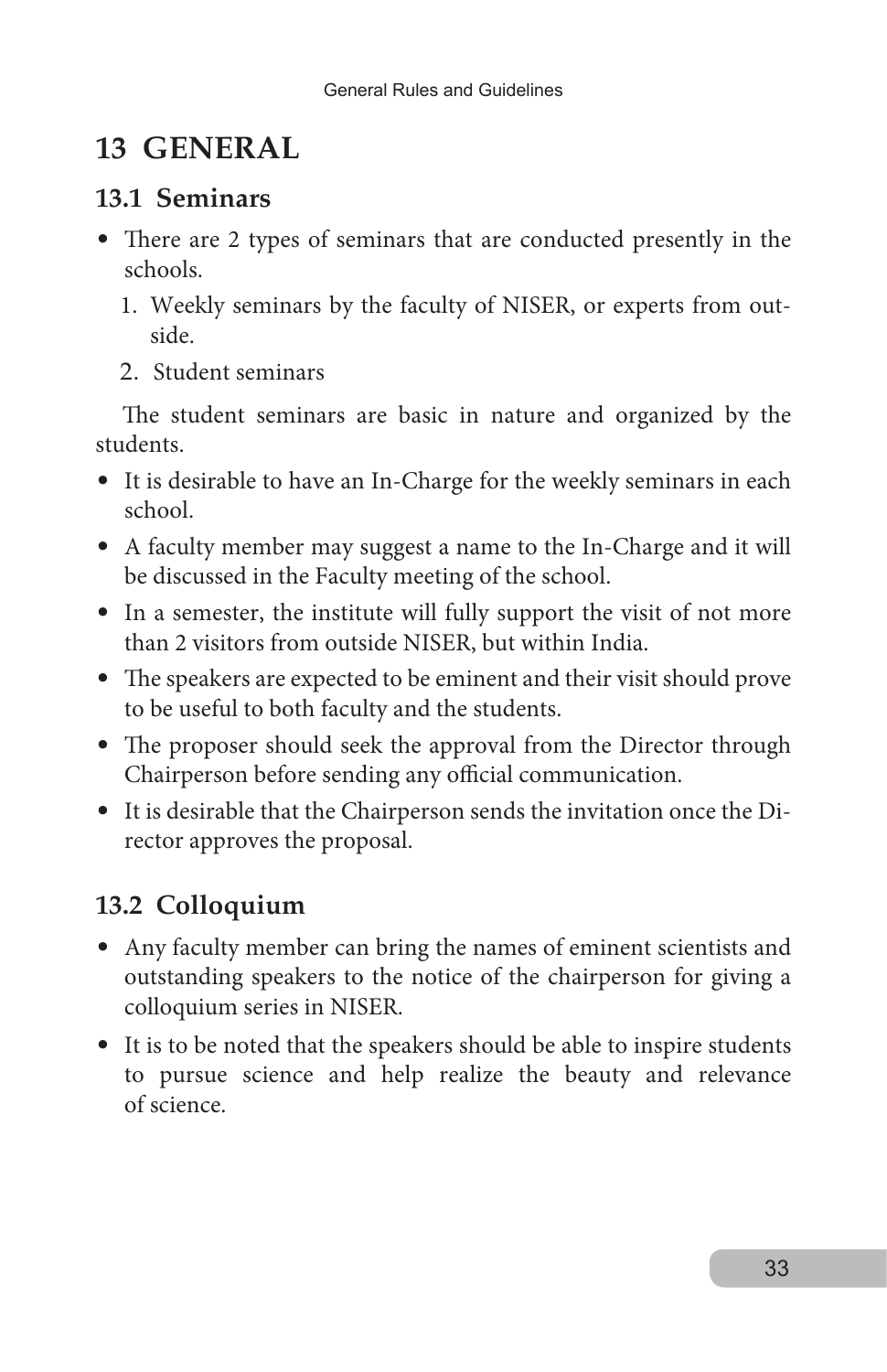# **14 HOSTEL RULES**

#### **14.1 Hostel Management Committee**

- 1. The committee will consist of the Director, Deans, Hostel Wardens, Hostel Manager, Student representatives.
- 2. It is decided to have 2 boys and 2 girls from M.Sc. integrated program and 1 boy and 1 girl from P.G. Program to be, at present, included in the Hostel Management Committee. The composition may change from time to time. The selection process will be spelt out later by authorities.
- 3. The Hostel Management committee will frame the rules, stipulates, supervise and give advises to the Hostel Wardens and Manager when it is needed.
- 4. The students can approach any the Hostel Management Committee, for help, guidance and for any grievance-redressal.
- 5. All residents shall comply with the rules and with the supplementary rules and bye-laws as may be framed from the time to time.
- 6. Ignorance of any of these shall not be accepted as an excuse for its non-observance on the part of a resident.
- 7. For any violation of the rules and for any act of indiscipline in any hostel, the Hostel warden shall take whatever disciplinary action deemed necessary. In case of a serious offense, Hostel Management committee is empowered to take the disciplinary action in the Hostel and if need be to recommend to the Institute.
- 8. Institute reserves the right to take disciplinary action including cancelation of allotment of accommodation the hostels, for violation of Hostel rules.
- 9. Elected students bodies to cater the interests in say, sports, fine arts, etc, might be formed as and when required after getting the due approval from the authorities.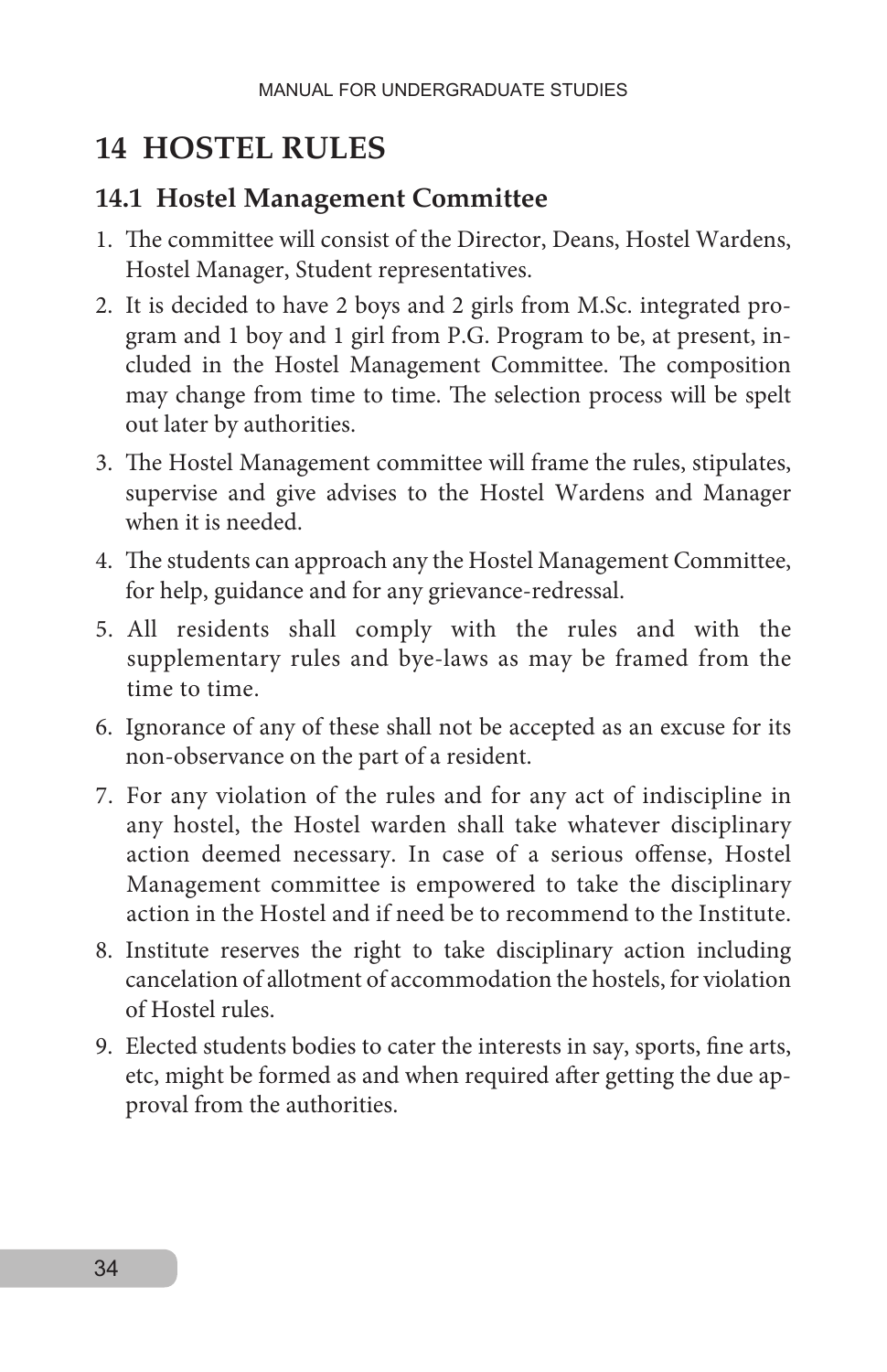### **14.2 General Behaviour**

- 1. A student should keep in mind that the hostel is the home of the students on the campus, he/she should behave himself/herself on the campus as well as outside in such manner that will bring credit to him/her and above all to the institution.
- 2. Residents shall respect the right of each individual to express his/ her ideas, pursue his/her interests.
- 3. Internal victimization or harassment of anyone who is from a weaker/minority section will not be tolerable and will be treated as a serious offense. It will be strictly dealt with by Hostel Management committee.
- 4. Hostel Management committee strongly discourages the regional/ religious groupings among the students. It is a National institute and inmates of the hostel are expected to inculcate the doctrine of nationalism during their stay in NISER.
- 5. All games/ sports activity in the hostels must have the prior approval of the Hostel Management committee.
- 6. The institute will not tolerate any objectionable extremist religious activities by the inmates.
- 7. Residents are forbidden to possess any sort of weapons including small knifes, inside the premises of the Institute.
- 8. Students are not allowed to organise any religious activities. Fund raising for any general, non-religious activities can be done after getting prior permission from HMC.
- 9. Consumption of any objectionable intoxicating items in any form and smoking are strictly prohibited inside the premises of the Hostel and Institute.
- 10. No student is allowed to possess any vehicle other than a bicycle, in case they need it. In any case, no student is allowed to keep any vehicle other than bicycle inside the premises of NISER (this includes the Hostel, Institute of Physics campus).
- 11. Fixing posters and pictures or writing on the common walls and disfiguring the walls of the hostels is strictly prohibited. Hostel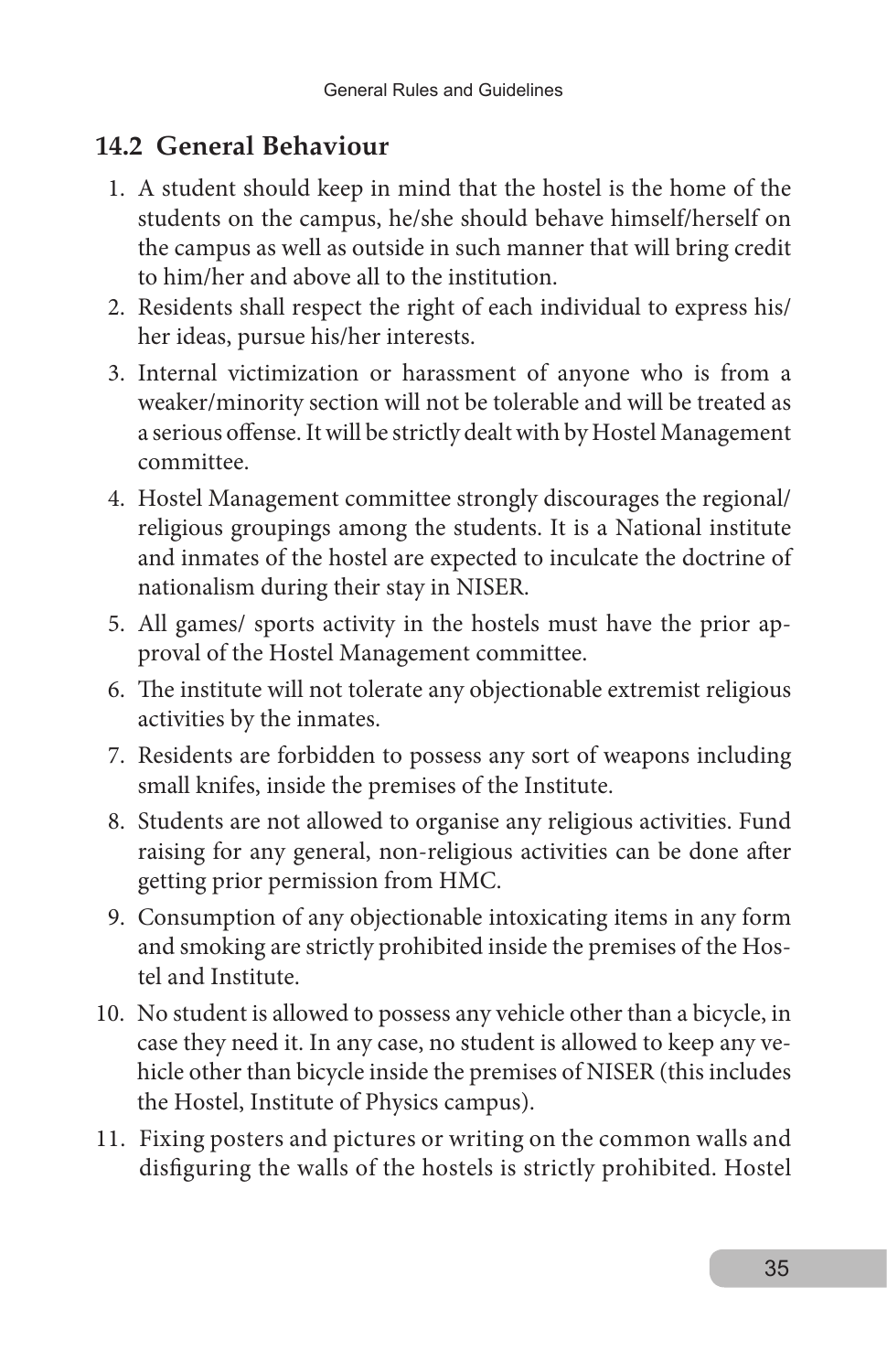Management Committee is empowered to take stringent action on any who found violating this. However, the places specially provided for posters etc. may be made use of after getting the permission from Hostel Manager. In case any resident fixes posters inside his room, he /she will be responsible for any damages.

### **14.3 Rules and Regulations**

#### **1. Allotment**

- (a) A student is allotted a residence only after he clears all the previous arrears, if any, and the mess advance.
- (b) No-due certificate from the hostel is mandatory for registration.
- (c) Allotment of residence will be done by the Hostel Management committee. Those who want to change their rooms need to give in writing to Warden through Hostel Manager. It will be accorded case by case by taking the merit of the claim into consideration.

#### **2. Living**

- (a) As it is a residential institute all students are required to stay in the hostel.
- (b) No inmate shall be absent from the Hostel without the prior permission of the Warden concerned.
- (c) Students who either discontinue their studies or whose courses are terminated by the Institute are required to vacate their rooms immediately unless he gets prior permission from the Warden.

#### **3. Guests**

- (a) No students should entertain unauthorized guest.
- (b) The Hostel Management committee reserves the right to deny entry into the Hostel to visitors if their visit is likely to disturb the peace and order of the Hostel.
- (c) An inmate might be required to vacate the room during long leave/ vacation for maintenance of Hostels.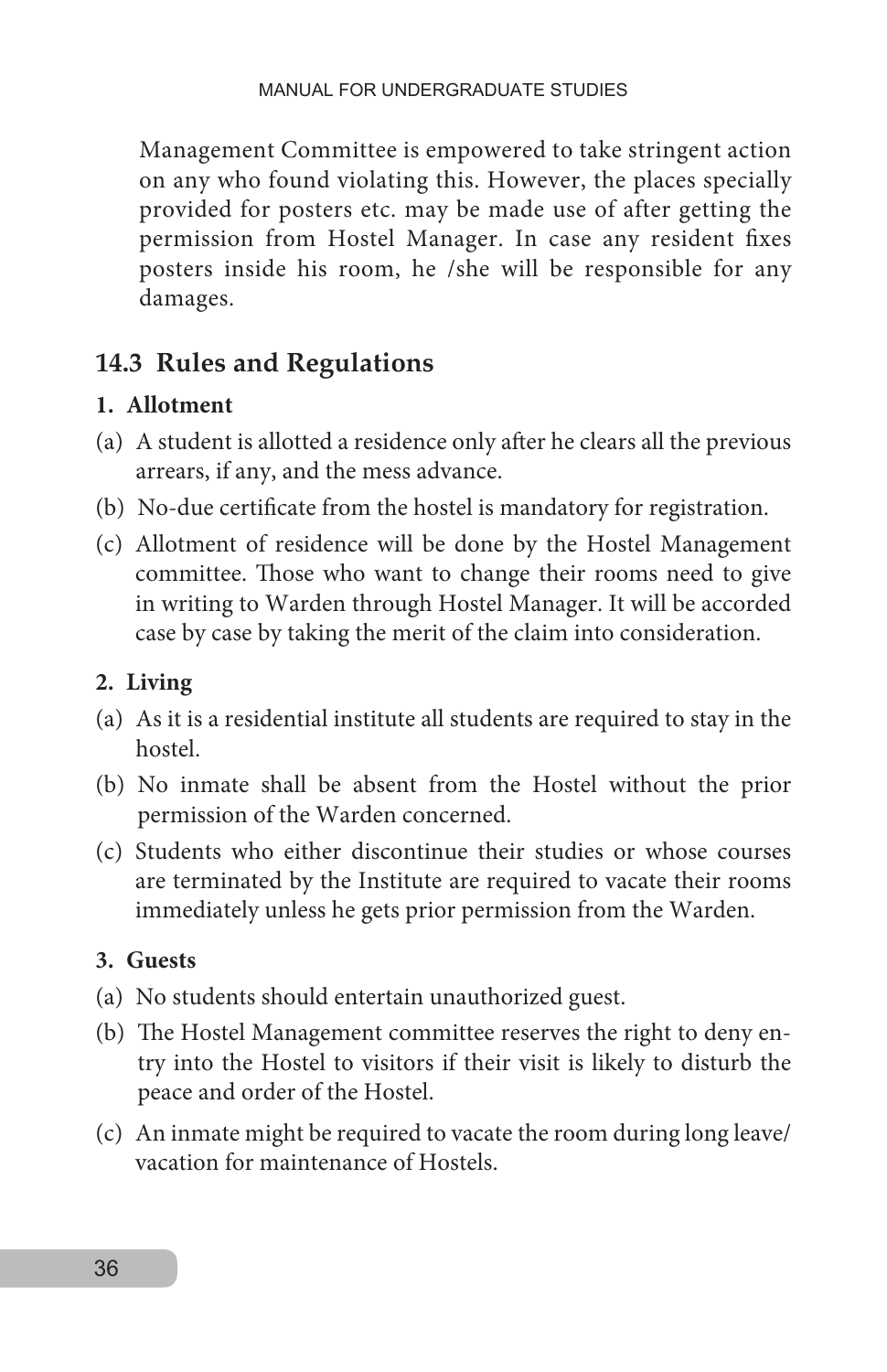- (d) To protect the privacy of the residents of the halls, visitors of the opposite sex are strictly not allowed in the rooms and are prohibited from entering the residential blocks of the hostels between 10 p.m. and 9 am.
- (e) In any case, no student is permitted to entertain a guest of opposite sex inside his room.

# **14.4 General Maintenance**

- (a) Inmates will be personally responsible for the safe upkeep of the furniture, fittings, and other items supplied to them in the rooms. In case of any loss or damage to the above, the actual amount along with the fine imposed by the Hostel Management committee will either be deducted from their hostel security deposit or asked to pay immediately.
- (b) The inmates are not allowed to remove any property from the dining room, common room or the visitors' room and take it either to their rooms or any other place which they want.
- (c) Hostel Management committee reserves the right to allow any unauthorized electrical gadgets such as room heaters, cooking equipments, etc inside the rooms. Tampering with electrical fixtures will be treated as full damage to the Hostel property. Necessary action will be taken as decided by the Hostel Management Committee.
- (d) Students must not keep valuable in their rooms. A student himself/ herself is responsible for all of his/her belongings. The institute will not be held responsible for any loss incurred due to his/her negligence or any other reason whatsoever.

# **14.5 Mess**

- (a) There is a common mess for both boys and girls in the Ladies hostel.
- (b) The students will get a mess-rebate if the leave is more than or equal to 3days continuously.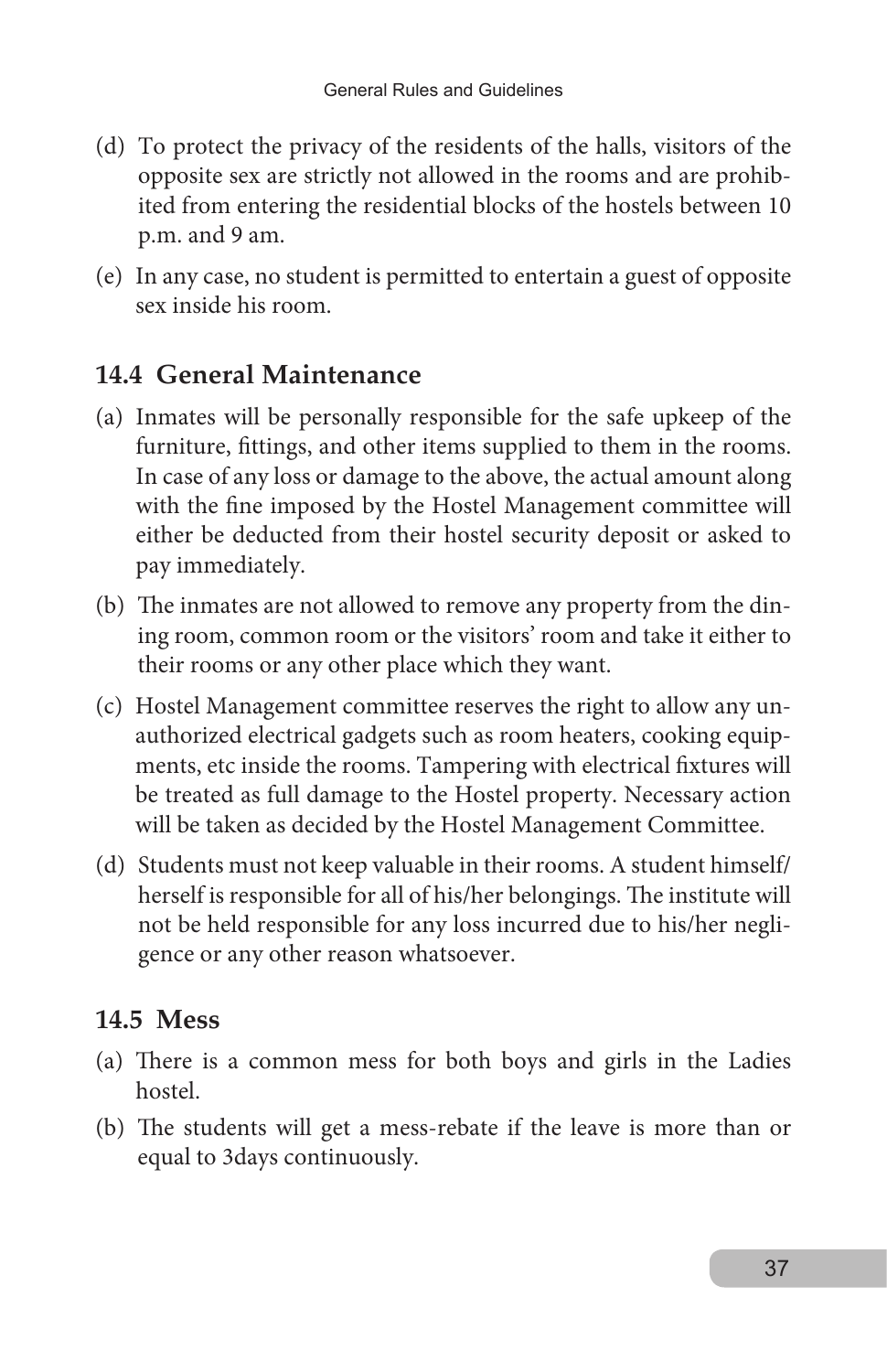- (c) Hostel mess is compulsory and under no circumstances, private preparation of food in their respective rooms shall be permitted.
- (d) The student shall strictly adhere to the timings set down by the Hostel Management committee to take food in the Mess hall.
- (e) The Hostel mess will be managed by the Hostel Mess Committee. One of the wardens will be the Chairman of the Hostel Committee.
- (f) The mess bill of the students should be notified latest by the fifth of every month.